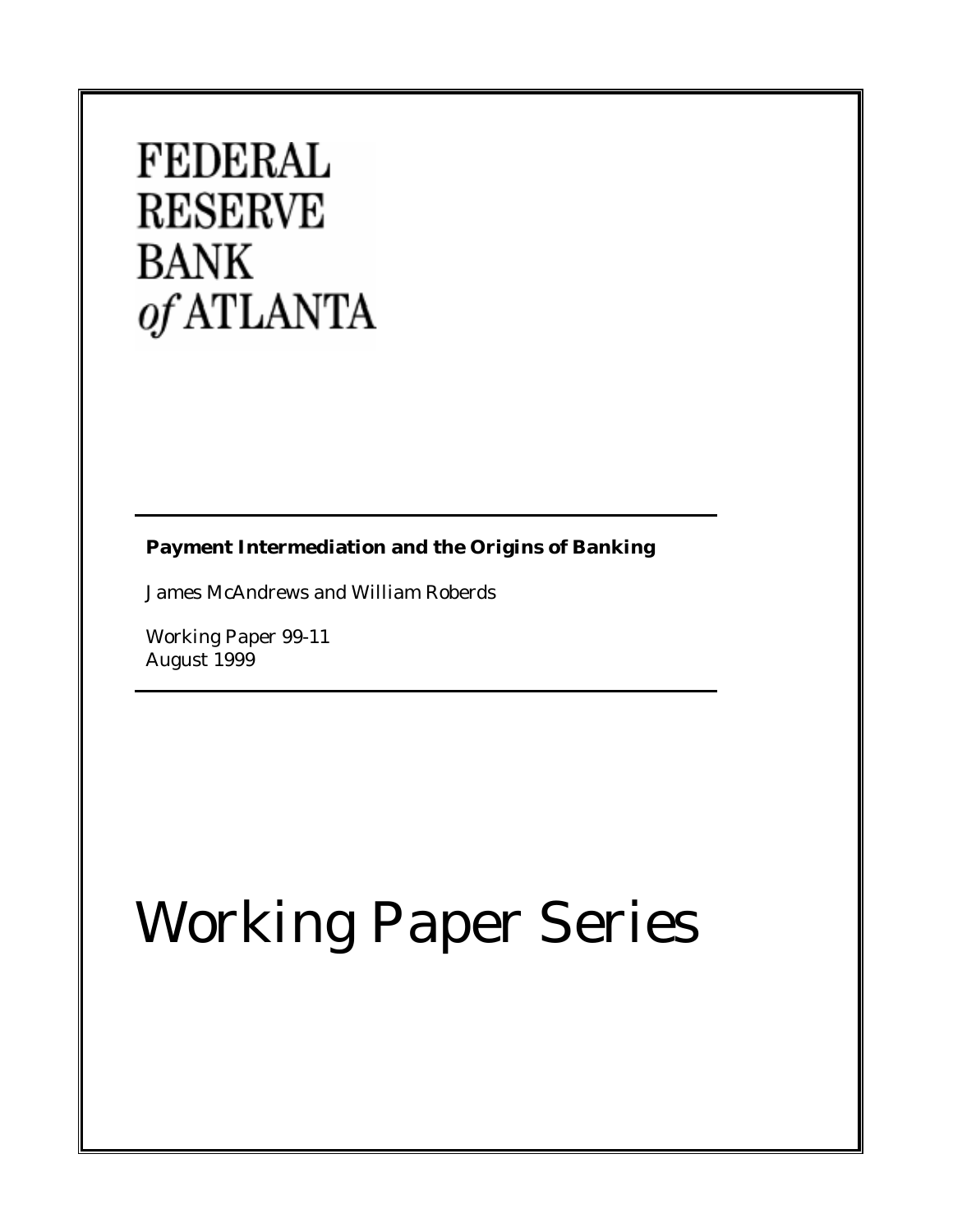James McAndrews and William Roberds

Federal Reserve Bank of Atlanta Working Paper 99-11 August 1999

**Abstract:** The medieval banks of continental Europe facilitated trade by serving as payment intermediaries. Depositors commonly would pay one another by transferring bank balances with the aid of overdraft credit. We model this process in an environment of intermediate good exchange with incomplete contract enforcement. Our model suggests that the early banks were capable of accessing the "netting credit" that exists by virtue of there being a high proportion of offsetting transactions in an economy. Individual traders are unable to net their individual positions because of difficulty in enforcing contracts for future performance with the other traders. Banks, by standing between buyer and seller on a centralized basis, can internalize the offsetting nature of the whole set of trades. This original role of banks is still a vital one.

JEL classification: E58, G21, G28

Key words: payments, intermediation, netting

The authors thank Mark Flannery, Scott Freeman, Ed Green, Joseph Haslag, Bruce Smith, Warren Weber, John Weinberg, and seminar participants at the Bank of Japan, the Clarence Tow Conference at the University of Iowa, the Federal Reserve Banks of New York and Philadelphia, the Swiss National Bank, the Sveriges Riksbank, the University of Texas, and the 1999 Latin American Meeting of the Econometric Society for comments on earlier drafts. The views expressed here are the authors' and not necessarily those of the Federal Reserve Bank of Atlanta or the Federal Reserve System. Any remaining errors are the authors' responsibility.

Please address questions regarding content to James McAndrews, Research Department, Federal Reserve Bank of New York, 33 Liberty Street, New York, New York 10045-0001, 212/720-5063, jamie.mcandrews@ny.frb.org; or William Roberds, Research Department, Federal Reserve Bank of Atlanta, 104 Marietta Street, NW, Atlanta, Georgia 30303-2713, 404/521-8970, william.roberds@atl.frb.org.

To receive notification about new papers, please use the publications order form on this Web site, or contact the Public Affairs Department, Federal Reserve Bank of Atlanta, 104 Marietta Street, NW, Atlanta, Georgia 30303- 2713, 404/521-8020.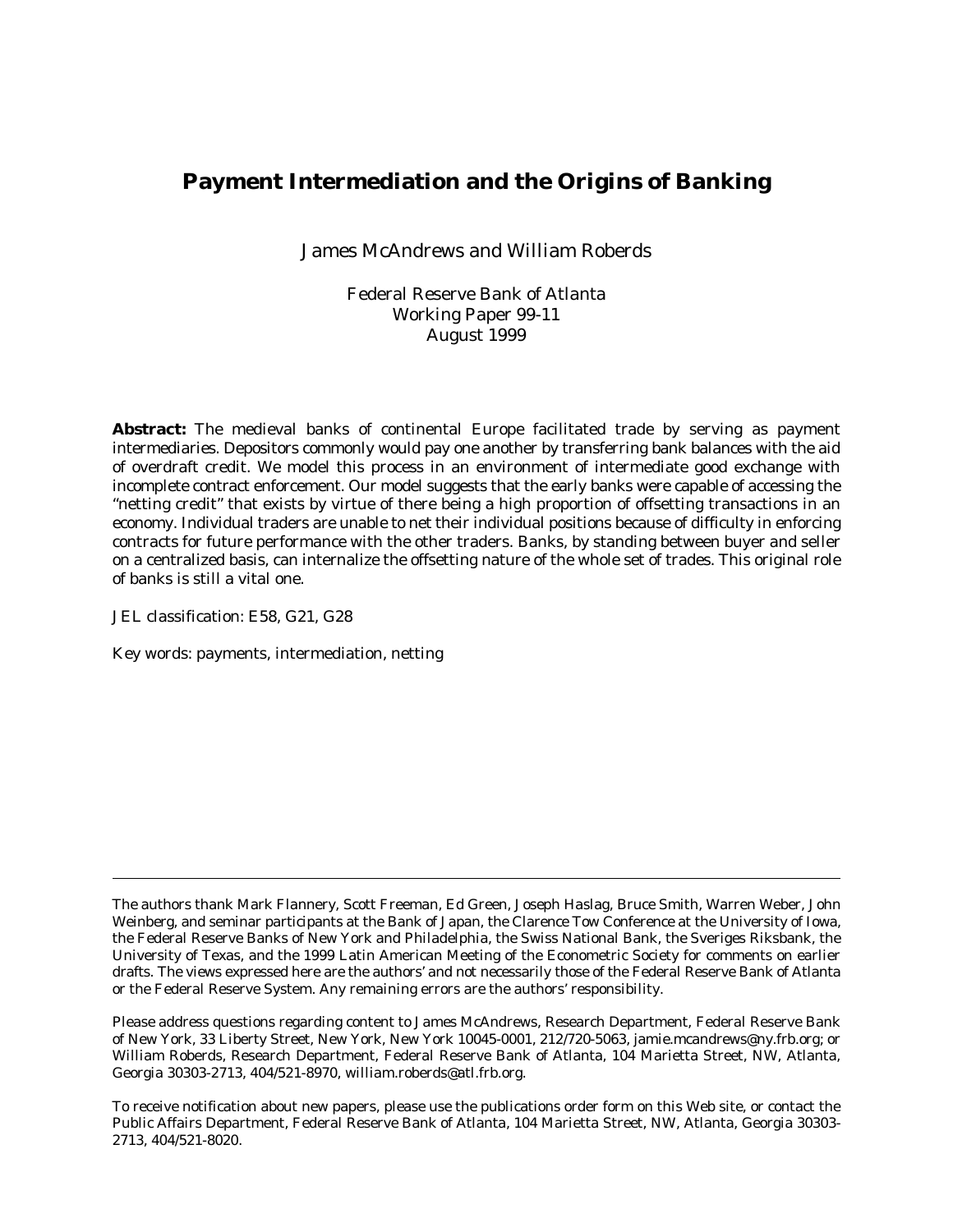#### **1. INTRODUCTION**

Depository banks have made and accepted payments on behalf of their depositors since their origin in medieval Europe. The activity of payment was central to the early banks of deposit. That payment activities were so important to early banks suggests that banks' role as a *payment intermediary* between buyer and seller may rival their role as a financial intermediary between saver and investor.

The early history of deposit banking in continental Europe reveals that banks began as money changers who specialized in assaying and valuing the varied types of coin brought to market centers to use in payment for goods. A number of studies, including ones by DeRoover (1948), Lane and Mueller (1985), and Kohn (1999a) document this evolution. Over time, these specialists began to hold coins in deposit. Medieval "deposit contracts" were formally identical to modern arrangements, i.e., a deposit consisted of a debt claim on a money changer which was redeemable at par or full value, on demand. $^{\rm 1}$  Traders began to accept book-entry transfers of bank deposits as valid payment for their trades of goods. These payments were facilitated by overdraft loans bankers made to their depositors. Bankers held some reserves against deposits, but also invested deposit funds directly in investment projects.

In the model we construct, the substitution of the private liability of the banker for commodity money as the widely accepted payment instrument lies at the heart of banking. Our model of this process suggests that it brings many economic benefits, and some risks as well. We model the real economy as being composed of many producer-merchants, who play dual parts as both intermediate goods producers and final goods manufacturers. A particular merchant cannot em-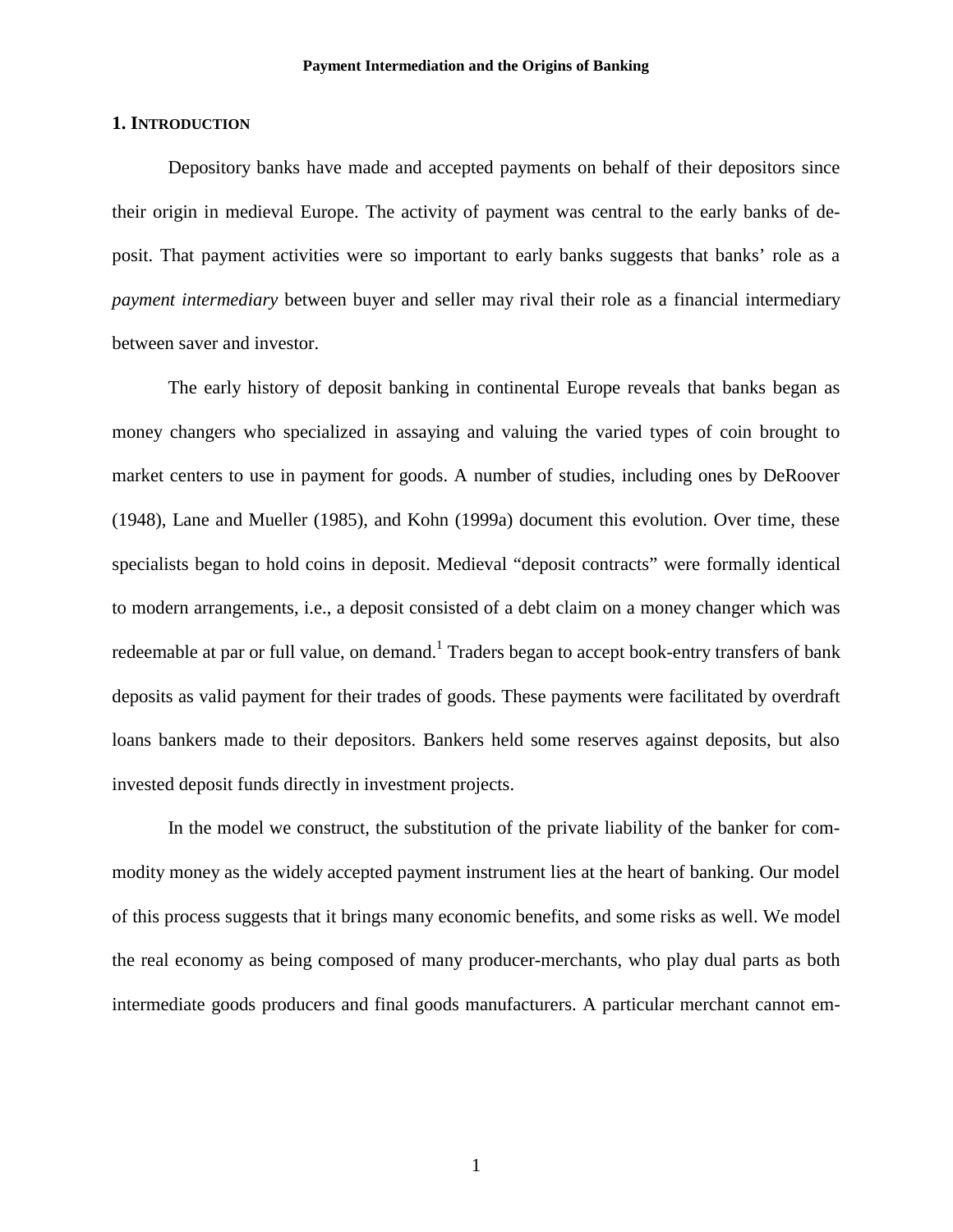ploy his own intermediate good in its final good production process, nor can any pair use one another's goods.

The absence of "double coincidence" in the intermediate good market requires some arrangement other than barter to facilitate the exchange of intermediate goods. One possibility is to use a commodity money as a medium of exchange. However, the commodity money may be too costly to allow for full exploitation of opportunities for profitable exchange, and in cases where creditors' ability to enforce intertemporal commitments is weak, gold payments cannot be credibly replaced with IOUs.

A deposit bank can, however, lend to merchants, via overdrafts, an amount sufficient to fully exploit opportunities for profitable exchange. Merchants are willing to accept payment in bank funds, as the incoming funds can then be applied to repay the merchant's own overdraft loan. The offsetting nature of the multilateral system of payments allows the bank to interpose itself as a counterparty to each producer, and as a central counterparty, to make payment at the end of the exchange. This "centralized counterparty substitution" is the key feature that grants to a bank the ability to create inside money acceptable as payment in the economy.

This view of banking yields a new interpretation of the provision of liquidity services. Banks are able to provide "liquid" payment services to the extent that the payments they are requested to make are offsetting. The deposit by the merchant to the banker in our model functions as collateral for the overdraft loan the banker makes to the merchant. If other means are available to collect payment of the overdraft loan, the bank does not need to be a depository to offer its services. Hence, this model yields unique insights into the nature of the economy banks create.

<sup>&</sup>lt;sup>1</sup> Kohn (1999a, p.6) notes the earliest forms of bank payment arose during fairs, and that the money on the books of the "fair banks" was not demandable at par. Par demandability later became a common feature of "current" (transac- (cont.)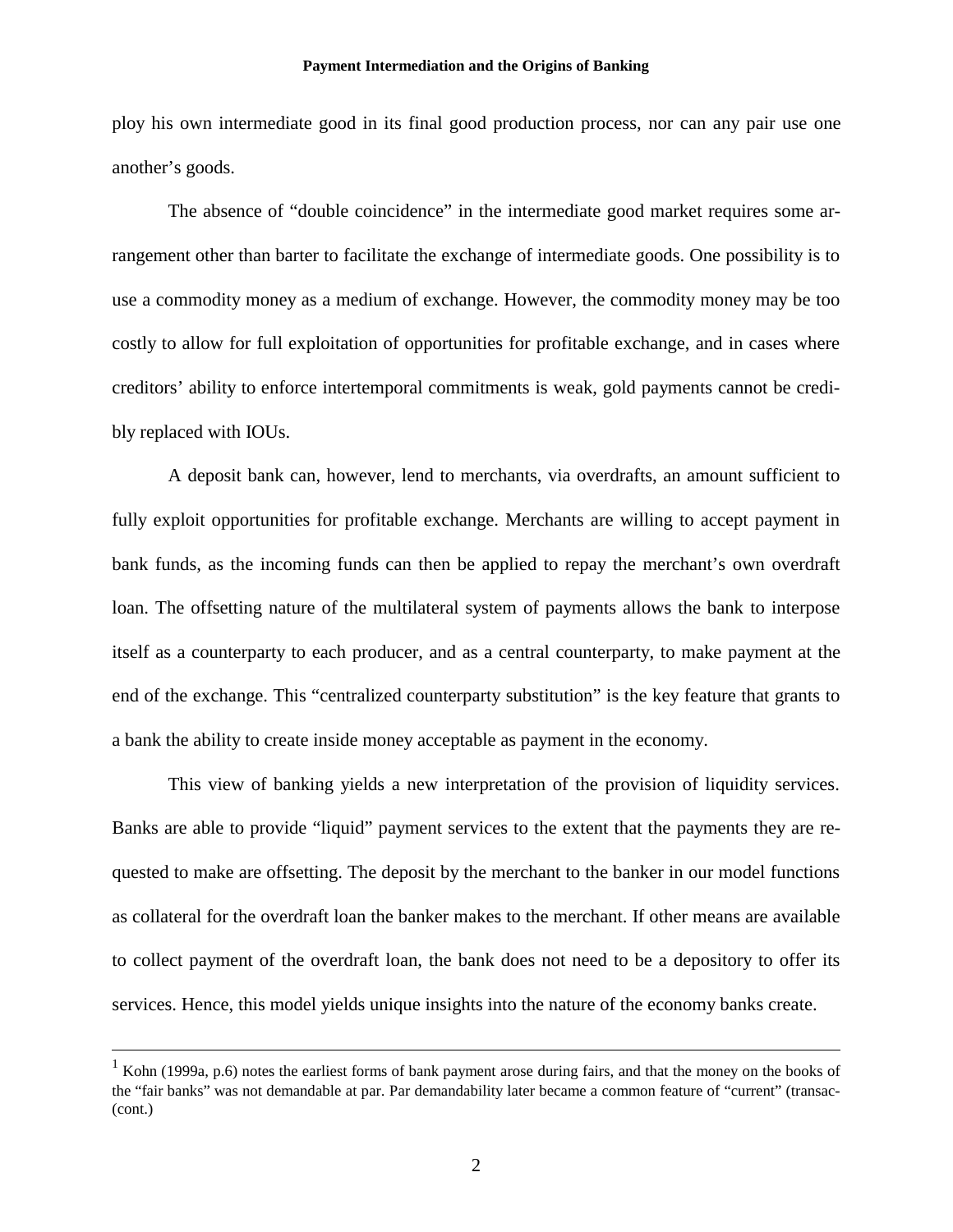A related paper is Bryant (1997). In that paper, banks overcome a coordination problem related to production complementarities. Our paper considers a similar problem when contracts are not perfectly enforceable. Freeman (1996a) and Green (1997) consider models in which spatial separation prevents certain types of contracts from being written. In their models, without either net settlement or the availability of free central bank credit, efficiency losses result because some creditors are forced to clear their debt through third parties at a loss. In our model all debt contracts are feasible, but are imperfectly enforceable. A bank can replace the imperfectly enforceable decentralized contracts with contracts that are more enforceable.

The rest of the paper explores this feature of banking. In the next section we present the stylized facts of medieval deposit banking in continental Europe. Sections 3 and 4 present the model environment. Section 5 more fully reviews relevant literature and considers topics for future research.

#### **2. STYLIZED FACTS**

 $\overline{a}$ 

The business environment of medieval Europe differed in many noteworthy respects from today's. In this section we summarize some stylized facts concerning medieval banking and commerce, drawing primarily on the detailed historical account in DeRoover (1948) [henceforth DeRoover] of the money-changers in medieval Bruges.<sup>2</sup>

Rajan (1998) emphasizes perhaps the most important stylized fact, which is that modern notions of property rights and contract enforcement were not fully developed during this period.

tions) deposits, however. Other deposits such as term deposits were often not par demandable.

 $2$  We focus on the case provided by the bankers in Bruges, but our account is broadly similar to the banking done in other European banking centers at that time, as recounted by Usher (1943), DeRoover (1954), Riu (1979), and Lane and Mueller (1985). See also Kohn (1999a) for an excellent review of the literature on medieval deposit banking.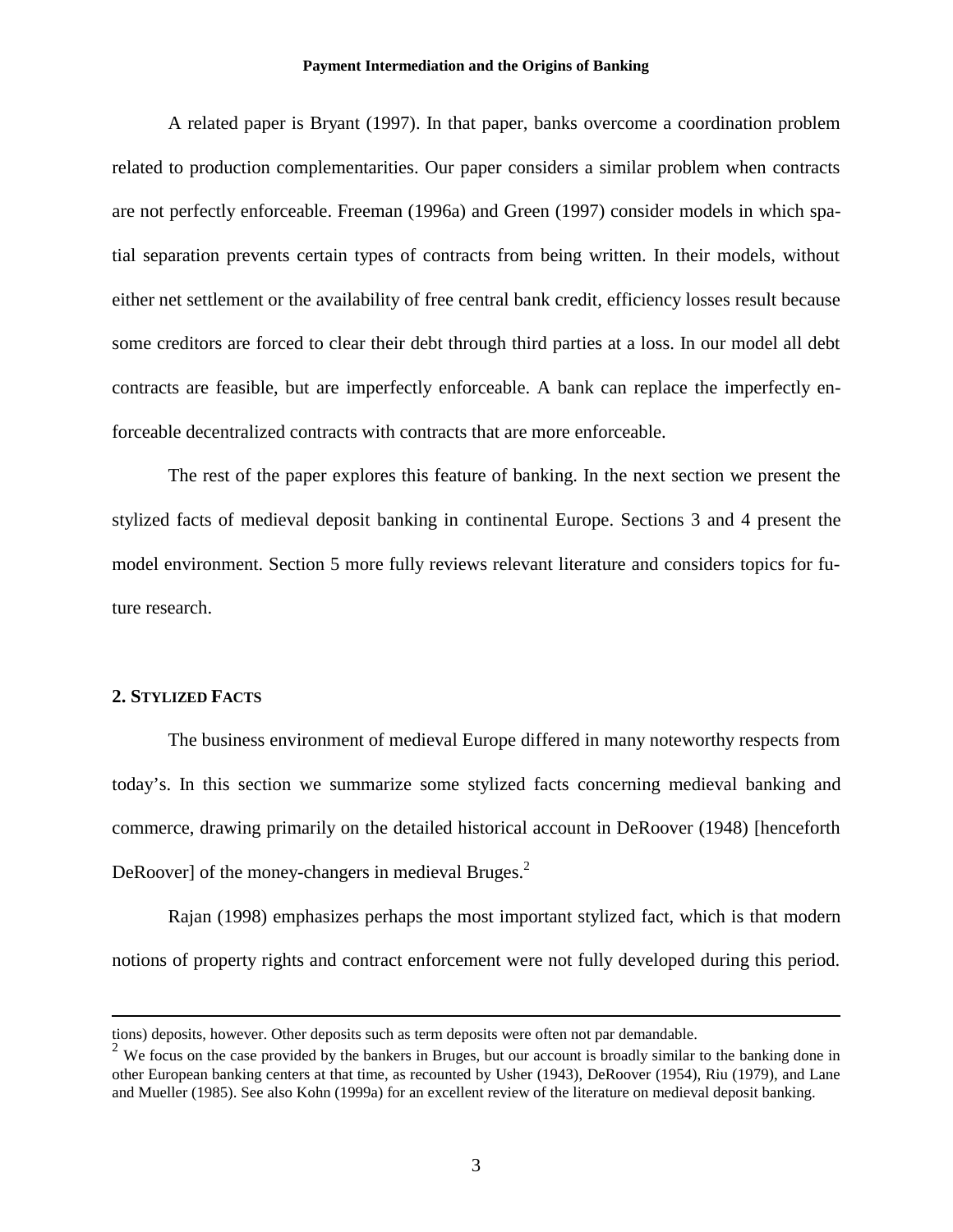For example, DeRoover (p. 333) describes the practice of bankruptcy law in medieval Bruges as an *ad hoc* mixture of Roman law, which specified that investors be paid pro rata on the basis of priority, and German common law, which specified that creditors be paid on a first-come, firstserved basis. In many cases, reputational considerations provided debtors an incentive to repay debts whenever possible. However, Kohn (1999a, p. 5) emphasizes that the institution of deposit banking arose first in the commercial centers where trade with strangers predominated. In such environments, a merchant's reputation could not be relied upon to guarantee repayment of debt.

Despite the problems posed by the undeveloped state of commercial law, the business climate of commercial centers such as Bruges was far from chaotic. Institutions such as the money changers, which arose in response to the problem of contract incompleteness, operated in an environment constrained by a well-defined and enforceable (though by modern standards incomplete) body of law and commercial practice.

An important legal restriction in most cities concerned the right to conduct business as a money changer. Entry into this business was always restricted. In Bruges, the business of moneychanging was dominated by four families, each of whom owned the hereditary right to operate as a money changer. While it was possible for other people to enter the industry, all new entrants were required to purchase a license to operate as money changers from one of the hereditary owners. This obstacle put new entrants at a significant competitive disadvantage, so that they were never able to successfully compete with the hereditary firms over the longer term (DeRoover, pp. 174-178). In return for their hereditary fiefdom, the money changers were subject to a number of fairly stringent, but easily enforceable regulations.

The money changers performed a variety of financial services, including exchange of coins issued by different governments. This was an important service because the quality of me-

4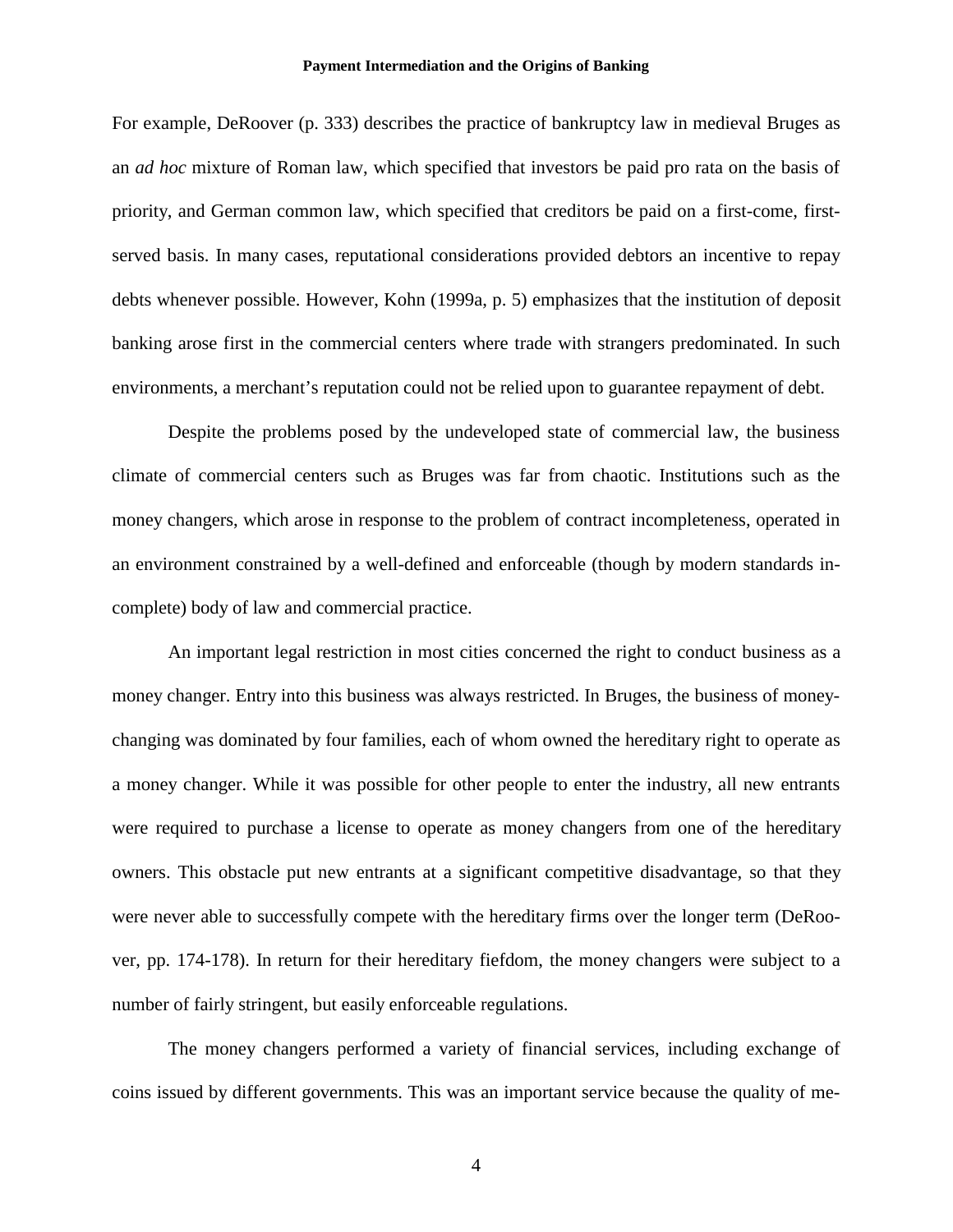dieval coinage was highly variable and generally quite poor. However, the primary business of the money changers was the provision of payment services to local merchants and other wealthy individuals (DeRoover, p. 204).

Individuals would deposit coins with the moneychangers. In return for their deposit they would receive a debt (deposit) claim on the money changer. These deposits were by law, demandable at par and could not bear interest. Cashless payment was effected by an "oral order of assignment" to transfer bank funds, i.e., payor and payee walked up to the payor's bank and payor ordered the bank owner or employee to transfer funds to payee's account. Or either party could demand coin, but typically this was not done. Such payments were final in the sense that the payee had no recourse against the payor, once the book transfer had taken place. For transactions between local merchants, payment by book transfer was the rule rather than payment in coin (DeRoover, pp. 248-249, 261-263, 335).

In their provision of payment services, the four hereditary banks cooperated to a high degree. In Bruges, a merchant would have an account at one of the four banks. The banks were in close physical proximity, so it was an easy matter to transfer a deposit balance at one bank to another, should a merchant's customer or supplier have an account at another bank. The banks transferred balances among themselves by holding deposits in one another's banks, and accepting payment by book-entry transfer. Settlement of banks' net positions would occur only occasionally (DeRoover, p. 272).

The asset side of the balance sheet of a typical money changer consisted of coins, loans issued to depositors in the form of overdrafts, and investments. The ratio of reserves (coins) to deposits varied widely from 30 percent upwards to roughly 50 percent. Such high reserve ratios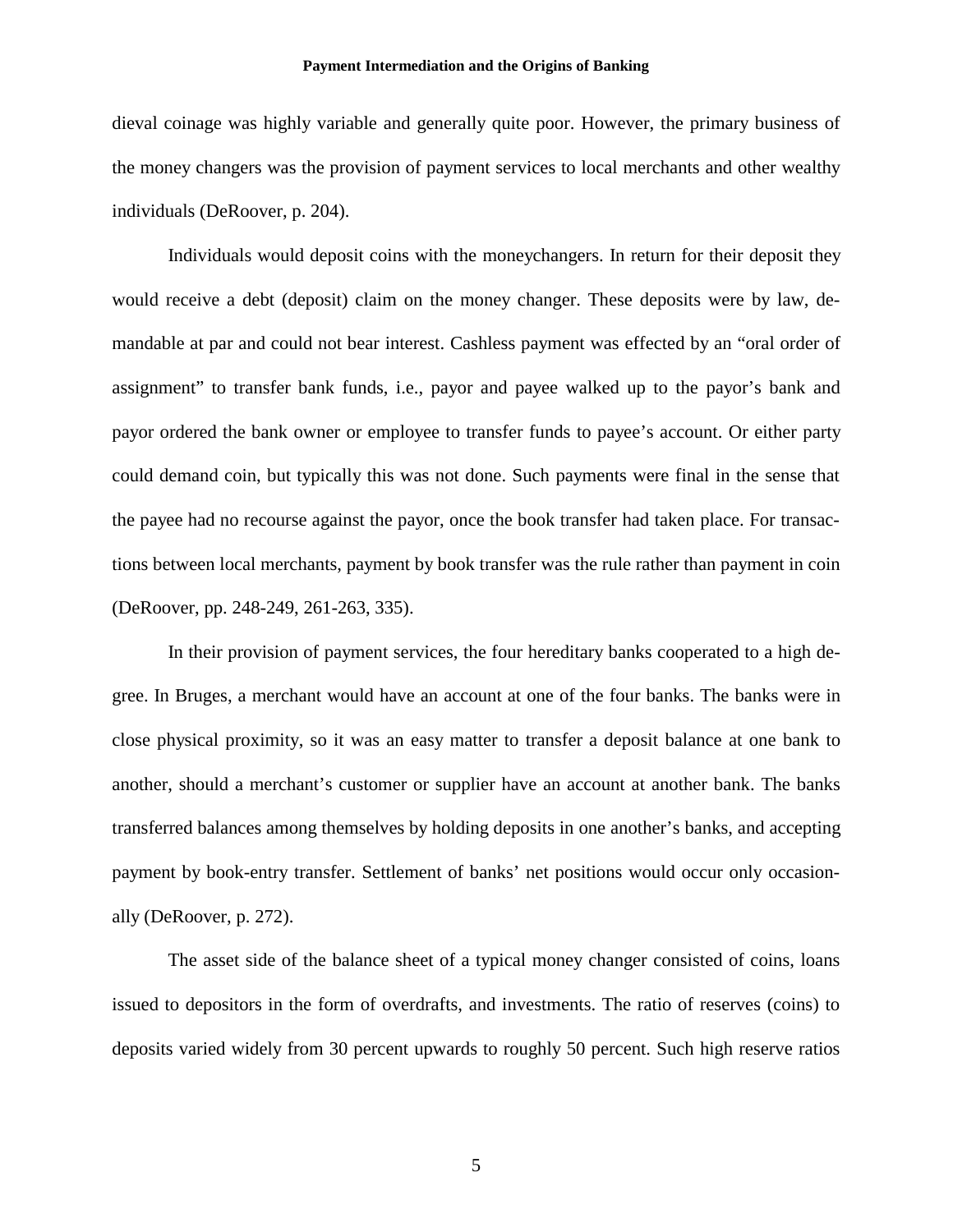were necessary since there was no market for bank assets, and money-changers could only draw down reserves in response to increased demand for coin money (DeRoover, pp. 306, 319).

Depositors were commonly allowed to overdraft their accounts (DeRoover, p. 294). By law, no interest was paid on overdrafts. Most depositors were allowed to overdraft only for small amounts (DeRoover, p. 297). However, wealthy people in the community with access to productive resources were able to obtain large amounts of credit via overdrafts. Most beneficiaries of this arrangement were apparently good credit risks.

The exact nature of the money changers' investments is not well understood. Oftentimes their participation in enterprises was in the form of an investment partnership. Other times it more closely resembled a traditional debt contract, although interest-bearing debt was strictly speaking, illegal (DeRoover, pp. 294, 204-305, 312).

The Church ban on interest-bearing debt was a characteristic feature of the medieval banking environment. For money changers, this ban had meaning because it made difficult if not impossible to legally enforce debt contracts involving interest. The ban was not completely insurmountable, as evidenced by the business practices of merchant bankers and pawnbrokers. Merchant bankers were able to disguise interest payments by using "bills of exchange," an instrument which combined a debt contract with a foreign exchange transaction. In return for a substantial bribe to the local sovereign, pawnbrokers ("lombards") were able to explicitly charge interest on collateralized loans. Neither pawnbrokers nor merchant bankers were able to operate as moneychangers, however, and they generally did not accept deposits nor did they offer payment services. The fact that the moneychangers were able to profitably operate without either charging or receiving interest is helpful in understanding the exact nature of the services they provided.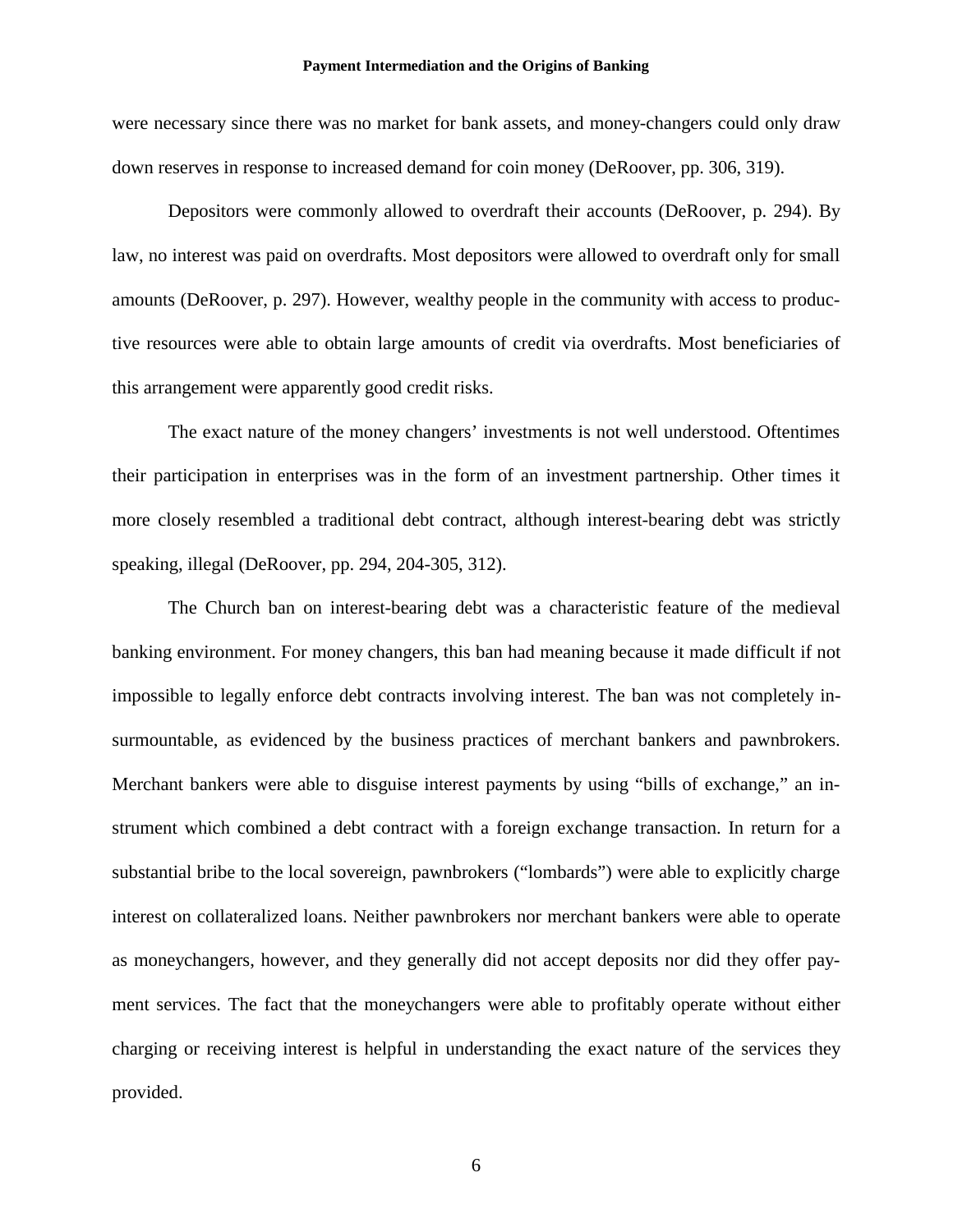#### **3. THE MODEL ENVIRONMENT**

The economy is populated with a large number of people who will be known as "merchants." Merchants are risk-neutral, and there are 3 time periods, i.e., *t*=0,1,2. A merchant's utility is given by his period  $t=2$  consumption of any final good, i.e.,  $U = c<sub>2</sub>$ . We assume that merchants are endowed with *H* units of their own, inalienable human capital, *A* units of an intermediate good called a "fixed asset," and two production technologies. In the first technology, the merchant can invest his fixed asset endowment at time  $t = 0$  to yield  $R > 1$  units (per unit asset invested) of a final good at  $t = 2$ . Merchants can also cooperatively produce final goods with a second technology, which will form the basis of trade. To rule out double coincidences of wants among merchants, merchants are divided into *N* types where *N* is at least three. There are a large number merchants of each type (we will think of this number as a continuum). Each merchant of type  $n = 1,..., N$  can produce both an intermediate good at  $t=1$  and a final goods at  $t=2$ . Intermediate goods require only human capital for their production, and are produced in a 1:1 ratio to human capital. Final goods are then produced using a production process that requires the input of an intermediate good and a merchant's human capital, where one unit of both inputs yields one unit of a final good. A merchant of type *n* cannot use his own intermediate good, but must instead obtain an intermediate good from a merchant of type *n-*1 (mod *N*). As in Kiyotaki and Moore (1997), intermediate goods must be customized so that after their production, each can be fully utilized only by the merchant who has arranged for delivery of the good. Intermediate goods must also be in place by *t=*1 in order to produce a final good at *t=*2. If an intermediate good is not put to its customized use, it has a unit liquidation value of  $\lambda$  units of the final good, where  $0 < \lambda < 1$ .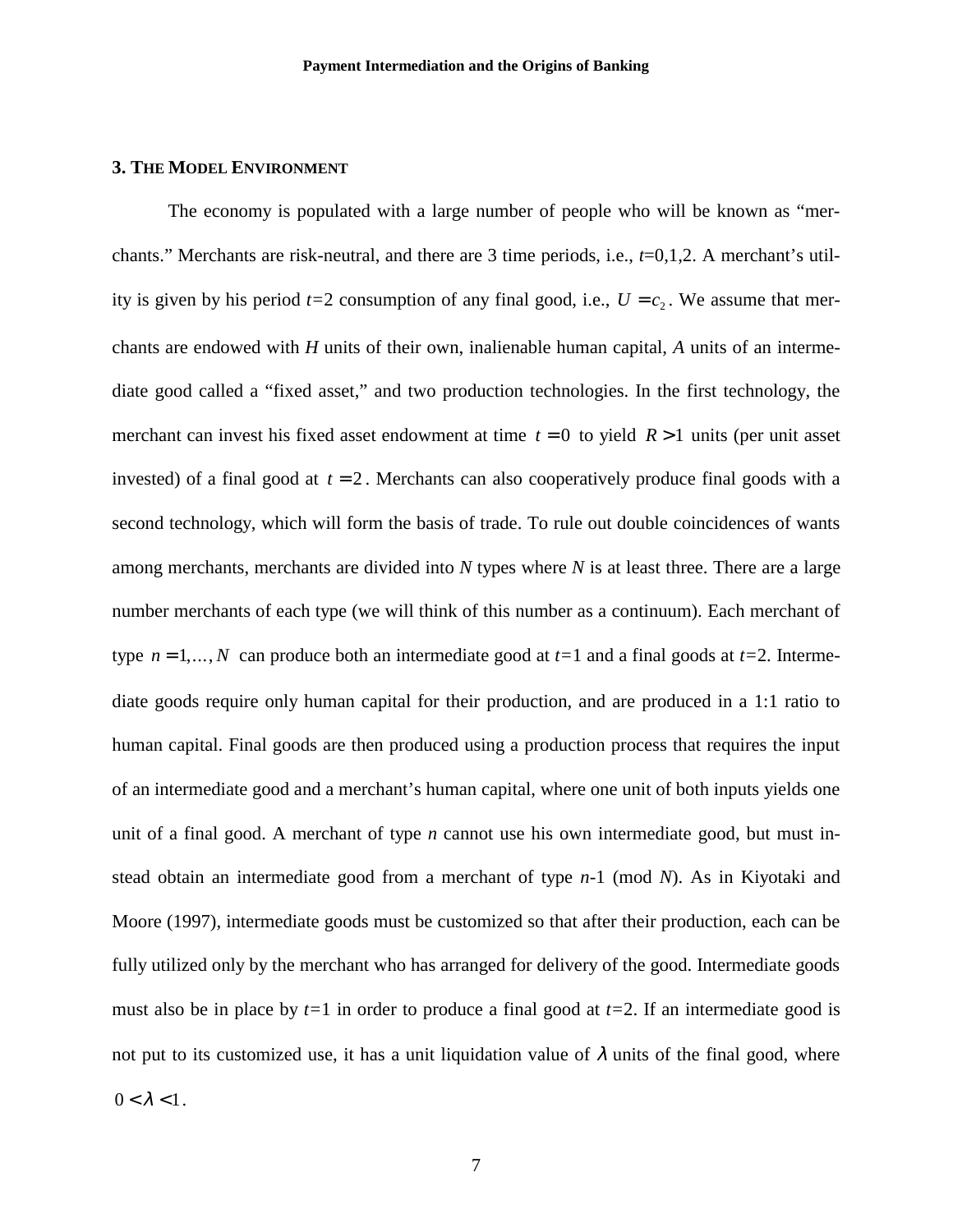Another friction associated with the cooperative production process is that delivery of intermediate goods and production of final goods must occur at some minimum scale, which we will arbitrarily set at one unit. We will also set the human capital endowment *H* of each merchant to one unit, so that if intermediate goods are exchanged, they are traded at a discrete size of one unit. The intuition for the minimum size restriction is that there is a "lumpiness" associated with productive processes, so that cooperative enterprise requires that someone take on a minimum amount of undiversifiable risk. The subsequent analysis is then greatly simplified if merchants' endowments are set so that they can produce only at this threshold level.

Note that if contracts were fully enforceable, each merchant would enter into two contracts at *t=*0. In the first contract, a merchant of type *n* plays the role of an intermediate good producer or "supplier" to a merchant of type *n*+1. That is, merchant *n* agrees to provide merchant *n+*1 a customized unit of type *n* intermediate good in return for a share of *n*+1's final good production. In the second contract, *n* plays the role of a final goods producer or "entrepreneur," who contracts for delivery of a customized unit of an intermediate good of type *n*-1, in return for a share of *n*'s final good production. In such an environment, the specific shares of final output consumed by each entrepreneur and supplier would be determined by their bargaining power. In symmetric equilibrium, contracts would be honored, and everyone would enjoy consumption of one unit of final goods. Real activity would be supported by a network of "credit chains," as in Kiyotaki and Moore (1997).

If contracts are not fully enforceable, as was generally the case in medieval Europe, then such an arrangement may not be viable. The temporal sequence of production means that suppliers must hand over intermediate goods before entrepreneurs can produce final goods. Once an intermediate good has been delivered, the bargaining power of the supplier is reduced, and the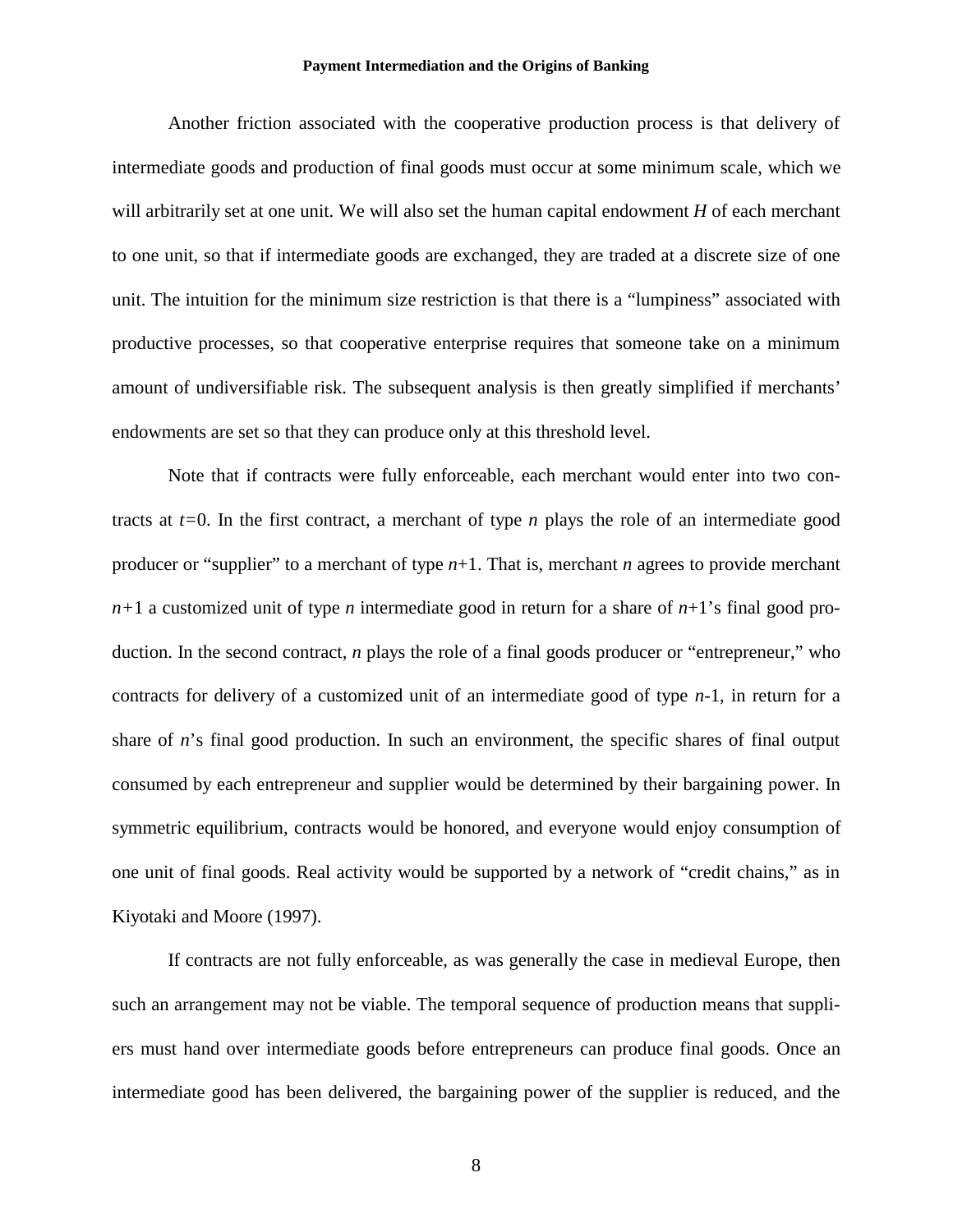entrepreneur may have an incentive to renege on commitments to deliver the final good. Anticipating this outcome, suppliers may prefer to liquidate intermediate goods rather than give them away. Below, we will assume that suppliers have limited legal recourse once an intermediate good has been delivered, implying that absent some form of payment other than IOUs issued by entrepreneurs, trade will not occur.

To formally model the idea of limited contracts, suppose that when a merchant defaults on an obligation to repay the final good, the merchant does not have to repay the obligation in full. Instead, the defaulting merchant retains some fraction  $\alpha$  of his final good production, his fixed assets, and all of his intermediate good production, which we assume cannot easily be attached.<sup>3</sup> The merchant's creditor (i.e., supplier) retains a fraction  $\beta$  of the defaulting merchant's final goods, where  $(\alpha + \beta) \le 1$ . Thus, some of the final good may be wasted during a default. Nonetheless, it is possible that merchants will prefer to default. Specifically, consider the case where a merchant *n* has been supplied with an intermediate good, but *n* has also chosen not to supply an intermediate good. Then the value of the merchant *n*'s final good allocation before settlement or default is  $RA + 1 + \lambda$ . If the debtor's bankruptcy share  $\alpha$  is sufficiently large, i.e., if

$$
\alpha(1+RA) + \lambda > 1 + RA \Leftrightarrow \lambda > (1-\alpha)(RA+1) \tag{1}
$$

then merchant *n* would be better off defaulting than paying his supplier even the lowest possible price  $\lambda$  for the supplier's intermediate good. Thus, under condition (1), there is no symmetric equilibrium where merchants are willing to supply intermediate goods.

<sup>&</sup>lt;sup>3</sup>All of the model's results hold if we assume that the intermediate good is attachable as well.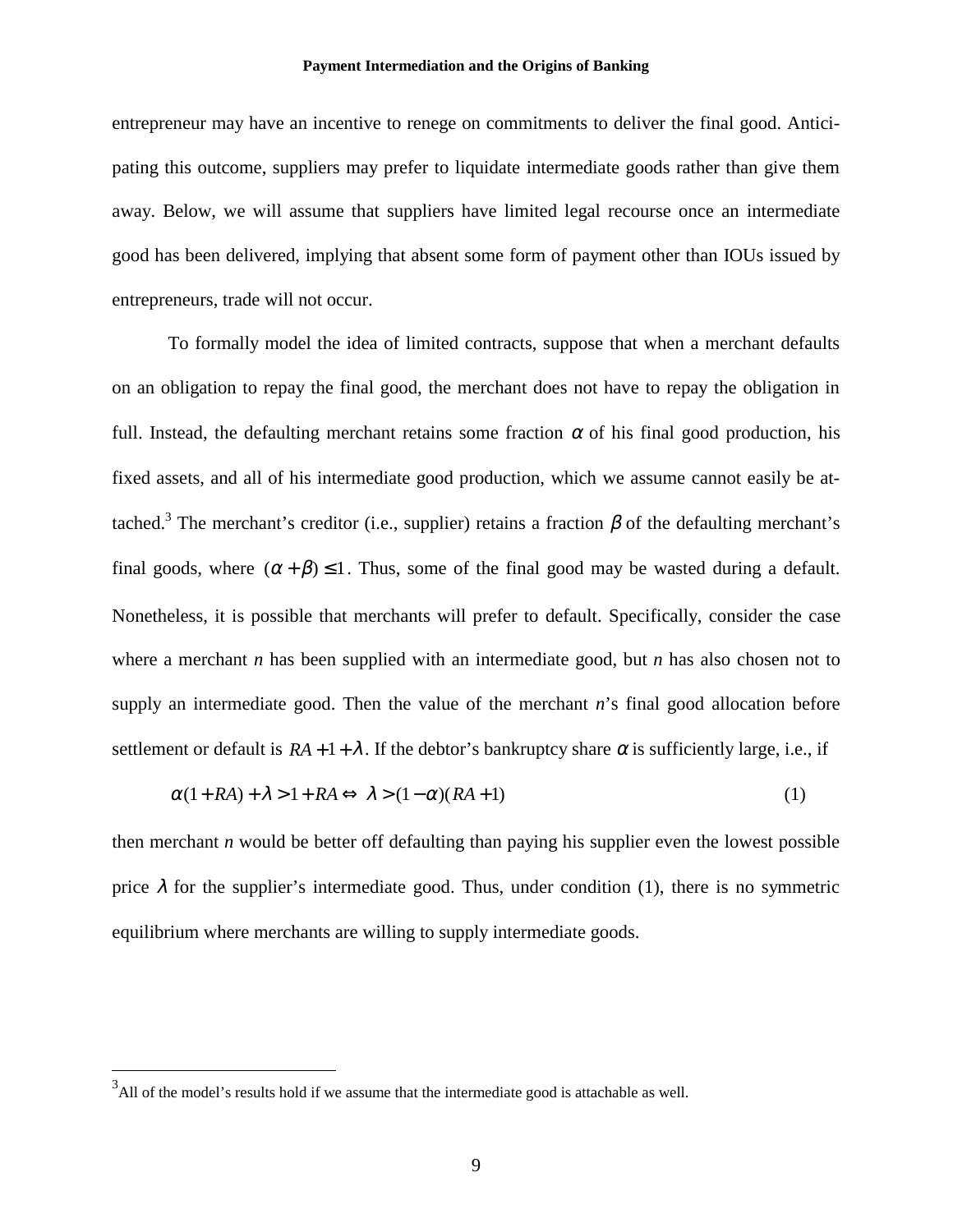#### *Exchange using gold*

One form of payment could be a commodity money such as gold. We suppose that no merchant is endowed with gold, but that each merchant can, at the beginning of  $t = 0$ , transform fixed assets into gold at a cost. For every unit of fixed assets transformed into gold, the merchant receives  $\tau$  units of gold, where  $\tau > 0$ . The transformation rate  $\tau$  will represent the relative price of a medieval community's fixed assets in terms of gold. Since this price is a "world price" and the community is a small open economy, gold is supplied elastically at this price. Following Bryant (1997), gold is a unique type of intermediate good that does not require the input of other goods or human capital in order to produce the final good in a 1:1 ratio at *t=*2, nor is production using gold subject to a minimum scale requirement. Gold has one more characteristic that distinguishes it from other goods, which is that it can be easily hidden from creditors. Hence, unless it can somehow be "immobilized," gold does not function as collateral.

Thus if a merchant acquires *g* units of gold, invests the remainder of his fixed asset in the first technology, and produces a unit of a final good after exchange with another merchant, his consumption will be

$$
U = R(A - \tau^{-1}g) + 1 + g \tag{2}
$$

If enough gold is available, then contracting proceeds as follows. An entrepreneur contracts with a supplier at time *t*=0 for delivery at time *t=*1 of a customized unit of the appropriate intermediate good, in return for a certain quantity of gold. This contract is not enforceable, so that at time *t=*1, either party can renege on their contractual commitment, and renegotiation occurs. Renegotiation proceeds much as in Hart and Moore (1998) or Myers and Rajan (1998). Either the supplier or the entrepreneur can demand renegotiation. During renegotiation, each party is entitled to make an offer to the other party with probability  $\frac{1}{2}$ . If the offer is turned down, there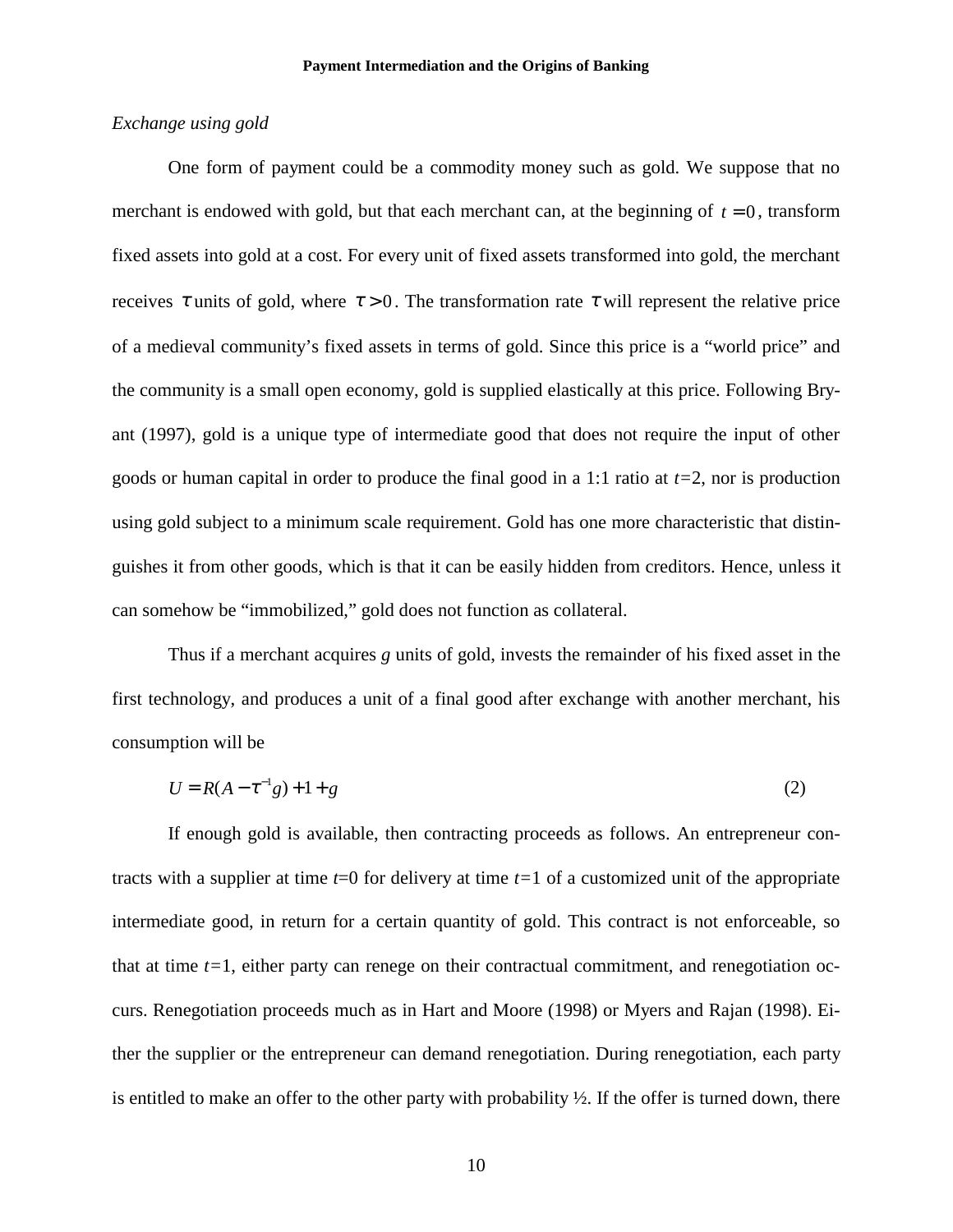are no more opportunities for renegotiation, and the intermediate good is liquidated. This type of renegotiation game implies that the equilibrium gold price of intermediate goods must equal  $(g+\lambda)/2$ .

Given this sequence of events at  $t = 1$ , merchants rationally choose the minimal amount of gold (at  $t = 0$ ) that can effect transfer of the supplier's good, so merchants choose the level of gold  $g = \lambda$ .<sup>4</sup> This requires a sacrifice of  $\tau^{-1}\lambda$  units of the merchant's fixed asset. Given the choice of  $g = \lambda$ , exchange will occur, since suppliers are willing to supply their intermediate good to entrepreneurs at gold price  $(g+\lambda)/2 = \lambda$ . Assuming that there are sufficient assets in the economy to finance gold exchange, i.e.,

$$
\lambda \le \tau A \tag{3}
$$

then the merchant's period  $t = 2$  utility after gold acquisition, exchange, and production is  $R(A - \tau^{-1}\lambda) + (1 + \lambda)$ , whereas a merchant's utility under autarky is  $RA + \lambda$ . Thus, gold exchange is no worse than autarky iff (3) and

$$
1 - \tau^{-1} \lambda \ge (R - 1)\tau^{-1} \lambda \Leftrightarrow \lambda \le \tau R^{-1}
$$
\n<sup>(4)</sup>

are satisfied, i.e., gold exchange is weakly preferred to autarky as long as the gains to trade are not exceeded by the opportunity cost of holding sufficient gold.

#### *Exchange with an "exchange bank"*

Exchange using gold is costly for two reasons. First, gold is costly to initially acquire, or transform from fixed assets. Second, wealth held in the form of gold is withheld from the productive investment, and therefore requires a holder to bear an opportunity cost of foregone pro-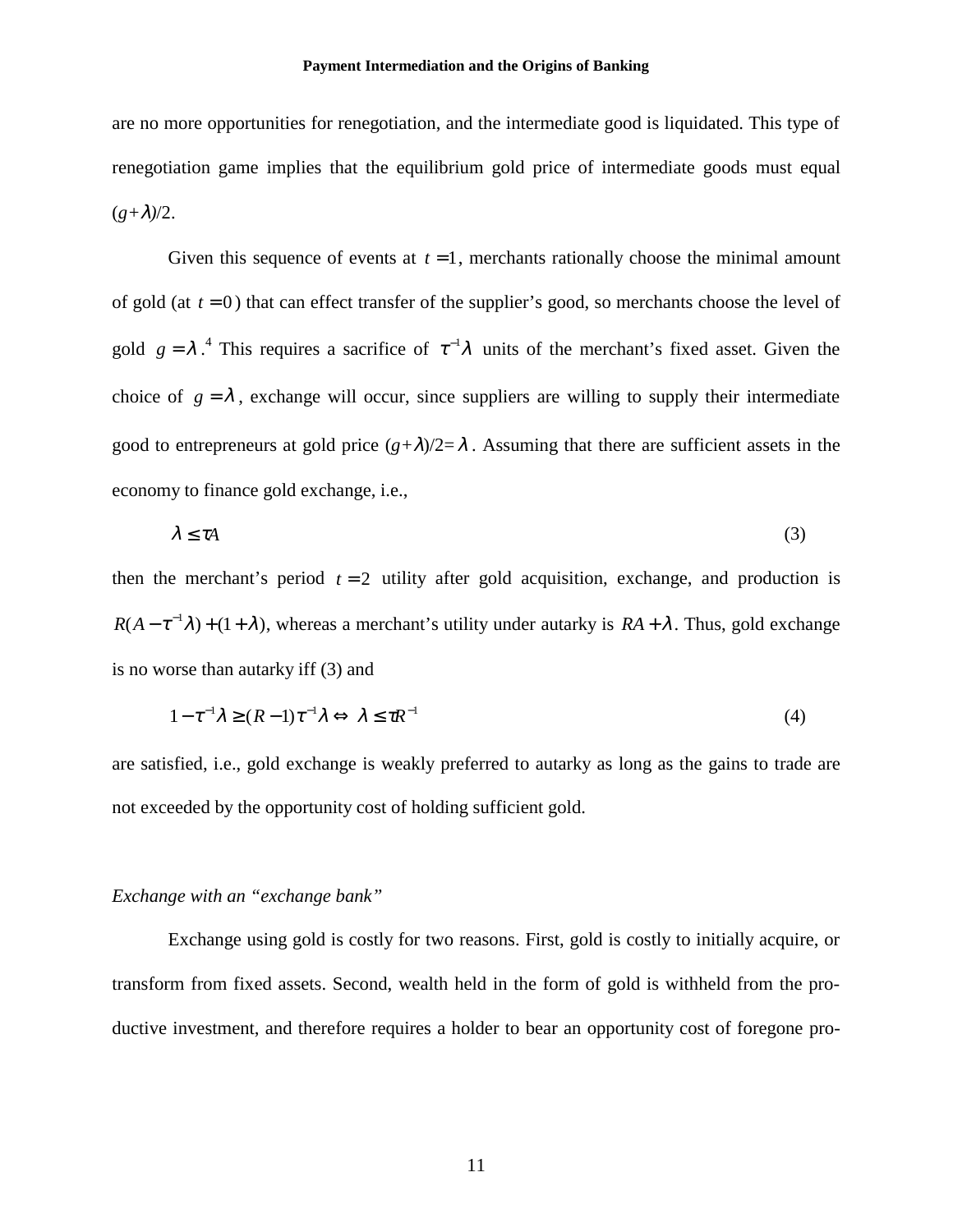duction. These costs may be so large as to preclude exchange. However, an improvement on exchange using gold can sometimes be offered in a cooperative "exchange bank." An idealized version of an exchange bank might operate as follows (the exact sequence of events is given in Table 1).

Merchants can join the cooperative by depositing gold in the amount  $g_b$  in the bank at time *t*=0. Deposit of one's endowment would carry with it certain privileges. First, merchants depositing their gold endowment have the right to demand their deposit from the bank at any time. Second, depositors at the bank have the right to make payments by book-entry transfer of their deposits. Third, depositors have the right to overdraft their deposits by an amount  $\lambda - g_h$ . Consistent with medieval institutions, we assume that no interest can be charged for the overdraft. The term *overdraft* has a precise meaning here which merits further discussion.

An overdraft occurs when a depositor makes a book-entry transfer for an amount that exceeds his initial deposit. The right to overdraft does not mean that the depositor can withdraw the amount of the overdraft in gold. The depositor can only transfer the overdraft to other depositors, who are then free to withdraw the funds in gold if they so desire.

If suppliers are willing to accept bank funds as payment, the overdraft facility provides a means for each depositor, in his role as entrepreneur, to pay his supplier by transferring a total of say,  $\lambda$  deposit claims to the supplier's account. Suppose that at the end of period 1, each merchant will have paid  $\lambda$  to his supplier, and will have received  $\lambda$  as supplier to another entrepreneur. Hence each merchant will have a deposit of  $\lambda$ , and each merchant will owe the bank  $\lambda - g_b$ . As a result, when the merchant goes to the bank to withdraw his deposit after period 1, he is able

<sup>&</sup>lt;sup>4</sup> The timing of events is such that merchants decide what amount of assets to convert into gold before contract ne-(cont.)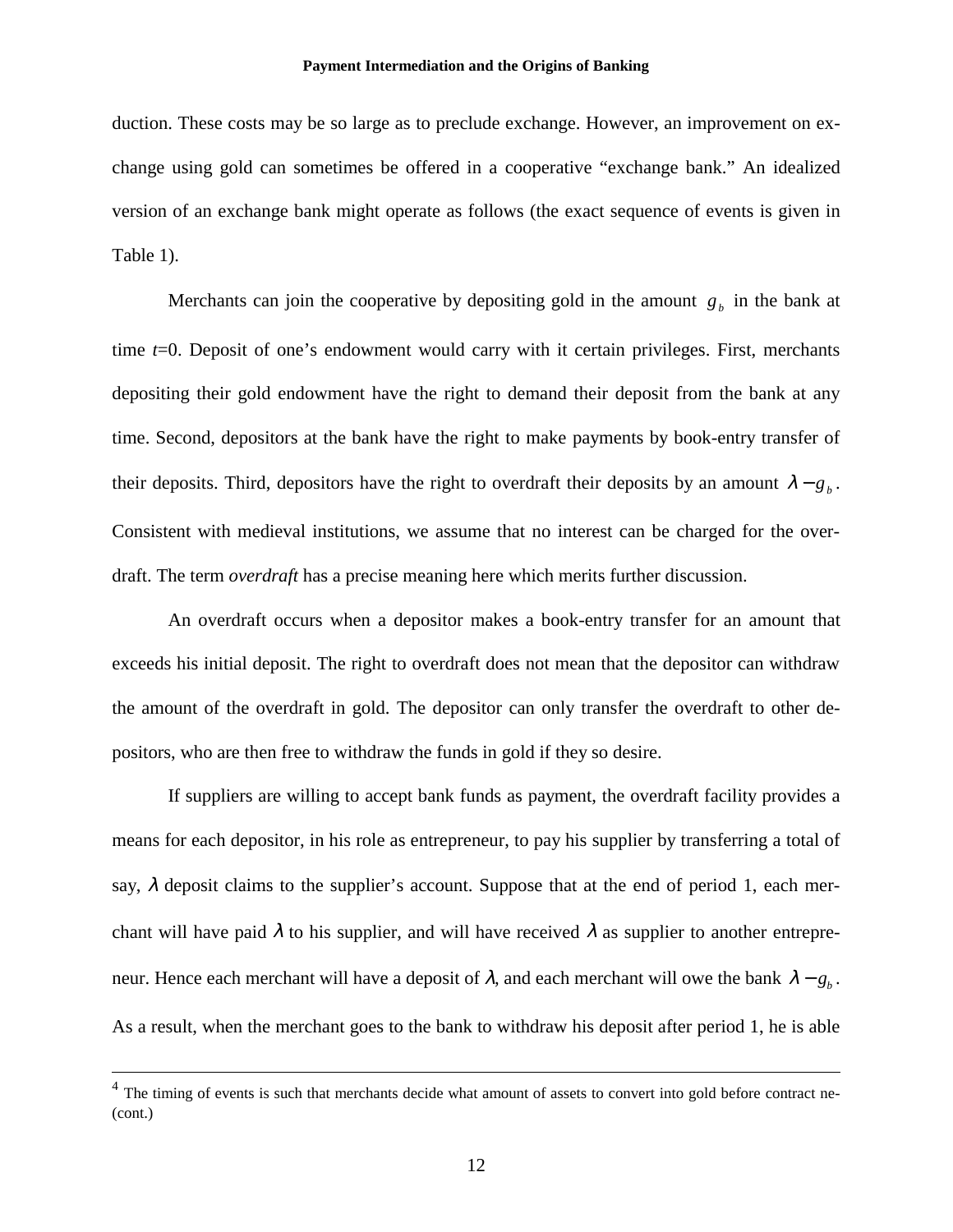to withdraw only  $\lambda - (\lambda - g_b) = g_b$ . Note that depositors have no incentive to withdraw bank deposits before trading occurs at *t=*1. Early withdrawal of a merchant's deposit would mean the loss of the merchant's overdraft privilege, which would in turn leave the merchant unable to pay his intermediate good supplier. Thus, as long as everyone agrees to supply an intermediate good and to be paid by book-entry transfer, an "exchange bank" arrangement creates credit and allows trade to occur. But do merchants now have an incentive to supply intermediate goods?

As a cooperative, the exchange bank sets  $g<sub>b</sub>$  to satisfy the incentive constraint that individual merchants will have an incentive to repay their loans by delivering their intermediate good. In particular,  $g_h$  must satisfy

$$
\alpha \left( 1 + R(A - \tau^{-1} g_b) \right) + \lambda \le 1 + g_b + R(A - \tau^{-1} g_b) \Leftrightarrow
$$
  
\n
$$
\lambda \le (1 - \alpha)(RA + 1) + g_b \left( 1 - (1 - \alpha) R \tau^{-1} \right)
$$
\n(5)

Condition (5) insures that the merchant prefers to deliver his intermediate good after having taken delivery of the good of his supplier (and to thereby repay the bank loan), to keeping his own intermediate good after having used the overdraft to acquire the intermediate good of his supplier.

To see this, consider the case of a merchant who has deposits his gold endowment in the bank, takes delivery of an intermediate good, but does not supply an intermediate good. After trading, the merchant has  $1 + \lambda + R(A - \tau^{-1}g_h)$  units of the final good. If the merchant repays his overdraft, he is left with exactly  $1 + R(A - \tau^{-1}g_h)$  units of the final good. Under inequality (1), if the merchant had no deposit, he would have done better by defaulting on his overdraft since he would still have claim to the debtor's share of his final good production. When the merchant de-

gotiations begin.

 $\overline{a}$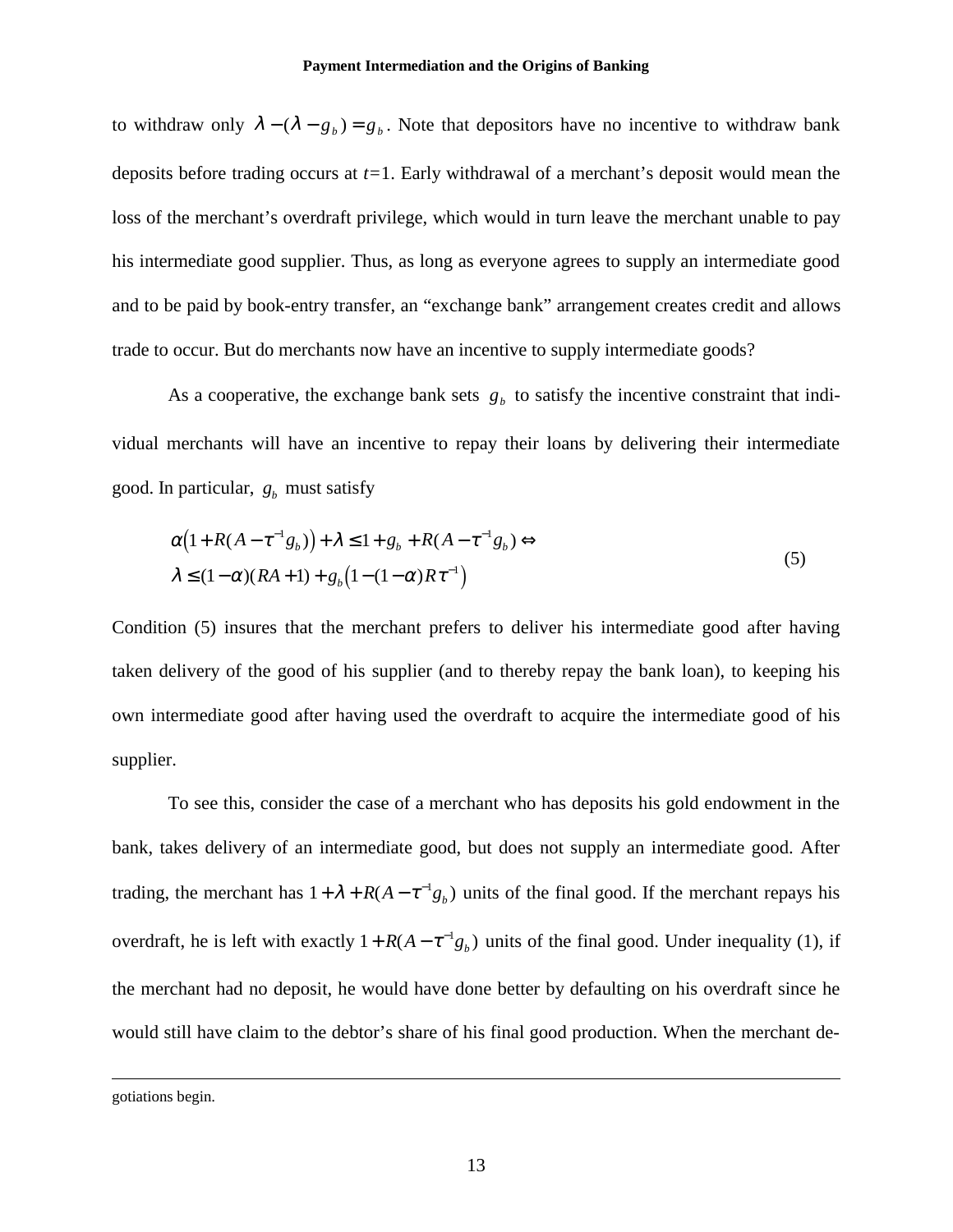posits gold, however, he commits to further reduce his final good allocation in the case of defaults, by forfeiting his deposit.

An exchange-bank arrangement will be feasible when incentive condition (5) is satisfied for  $g_b$  satisfying

$$
g_b \le \tau A \tag{6}
$$

(i.e., there are sufficient fixed assets to support the exchange bank arrangement) and when simultaneously the arrangement is individually rational for the merchants, i.e., is not dominated by autarky:

$$
R(A - \tau^{-1}g_b) + (1 + g_b) \ge RA + \lambda \Leftrightarrow \lambda \le 1 + g_b - R\tau^{-1}g_b \tag{7}
$$

Formally, we can now show the following result.

*Result 1: Suppose that condition (1) holds, so that trading in IOUs is not feasible. Then, if the debtor's share in bankruptcy is sufficiently large, and merchants have sufficient fixed assets*

- *(a) If gold is not too expensive there exists a feasible exchange-bank arrangement for a bank deposit*  $g_b \in (0, \lambda)$ ;
- *(b) The exchange bank will always be feasible, whenever gold-based exchange is feasible, but not vice-versa;*
- *(c) When both are feasible, the merchant's utility under the exchange-bank arrangement*  $(U_{EB} = R(A - \tau^{-1}g_b) + 1 + g_b)$  exceeds the merchant's utility under gold exchange  $(U_c = R(A - \tau^{-1}\lambda) + 1 + \lambda).$

Proof: Part (a). We first show that incentive constraint (5) is satisfied under the hypotheses. Begin by restating (5) as  $f(g_b) \ge 0$ , where  $f = \text{RHS}(5) - \text{LHS}(5)$  =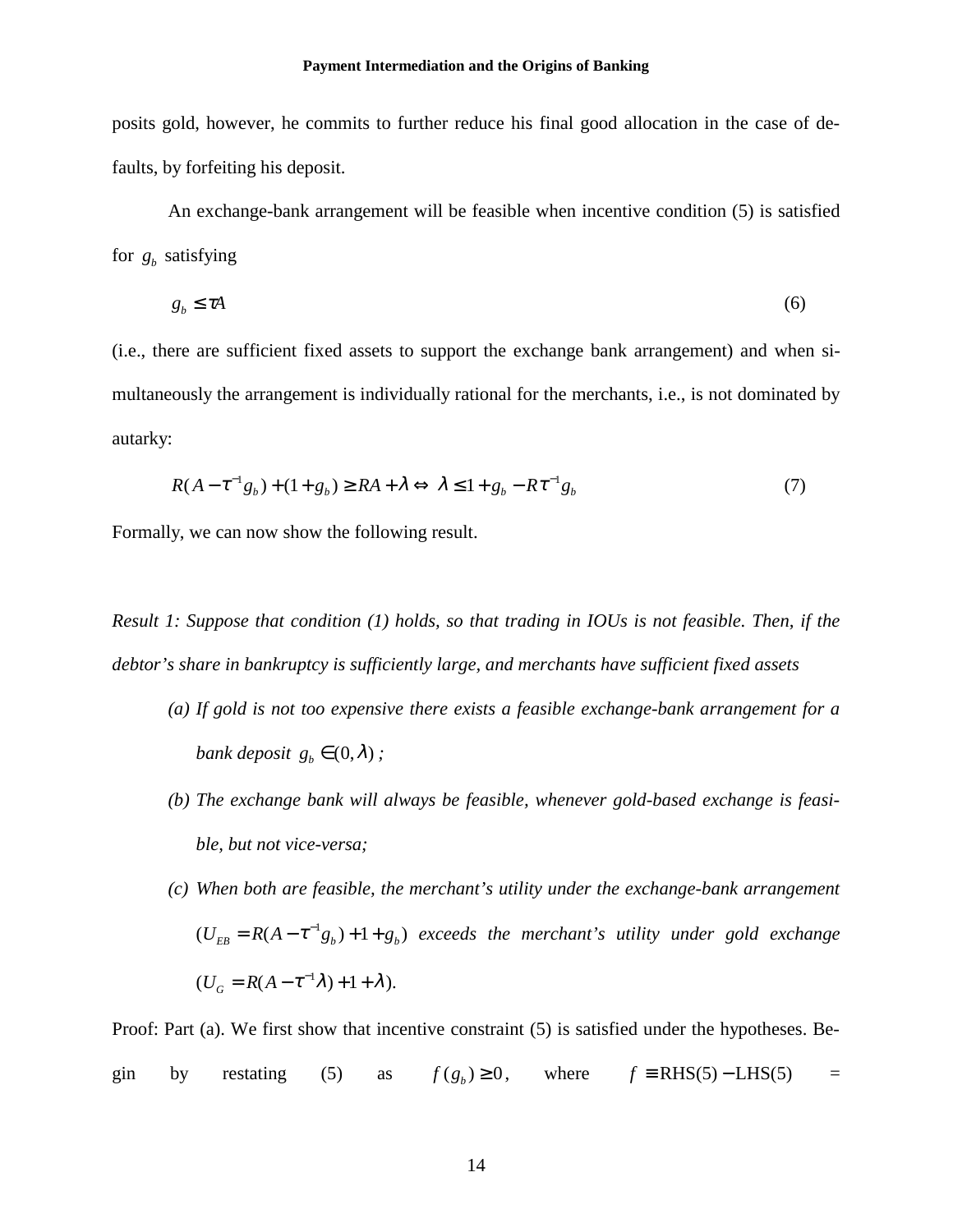$g_b + (1 - \alpha) (1 + R(A - \tau^{-1} g_b)) - \lambda$ . Then condition (1) is equivalent to the condition  $f(0) < 0$ , and it follows that  $f(\tau A) = \tau A + (1 + \alpha) - \lambda$  is positive for fixed assets *A* sufficiently large. The slope of *f* is given by  $1 - (1 - \alpha)R\tau^{-1}$ , which is positive for the debtor's share  $\alpha$  sufficiently close to unity. Hence under these conditions *f* is increasing and we can choose a value of  $g_b \in (0, \tau A)$  so that  $f(g_b) = 0$ , and the incentive constraint (5) is satisfied at equality. If gold exchange is feasible, i.e., if  $\lambda \le \tau A$ , then it must be the case that  $f(\lambda) > 0$  for  $\alpha < 1$ , implying  $g_b < \lambda$  On the other hand if  $\lambda > \tau A$ , then  $g_b < \lambda$  by default.

It remains to show that (6) and (7) are satisfied. Condition (7) is clearly satisfied for sufficiently inexpensive gold, i.e., for sufficiently large  $\tau$ . Condition (8) is satisfied for  $\tau$  and A large. Part (b). Follows immediately from  $f' > 0$  and  $g_b < \lambda$ .

Part (c). Follows immediately from  $g_b < \lambda$ .

Q.E.D.

Result 1 establishes that an idealized "exchange bank" can improve on commoditymoney arrangements for exchange. Specifically, an exchange bank can lower the costs of exchange by strengthening the rights of creditors, allowing exchange to occur in cases where gold exchange would not be feasible. Table 2 summarizes the achieved payoffs to the various arrangements, and Figure 1 displays the region in which the exchange bank is both feasible and improves the outcome for the merchants, for a specific set of parameter values.

There are three features of the exchange bank arrangement that are essential for its success: counterparty substitution, centralization, and precommitment. Each of these features requires some governmental sanction.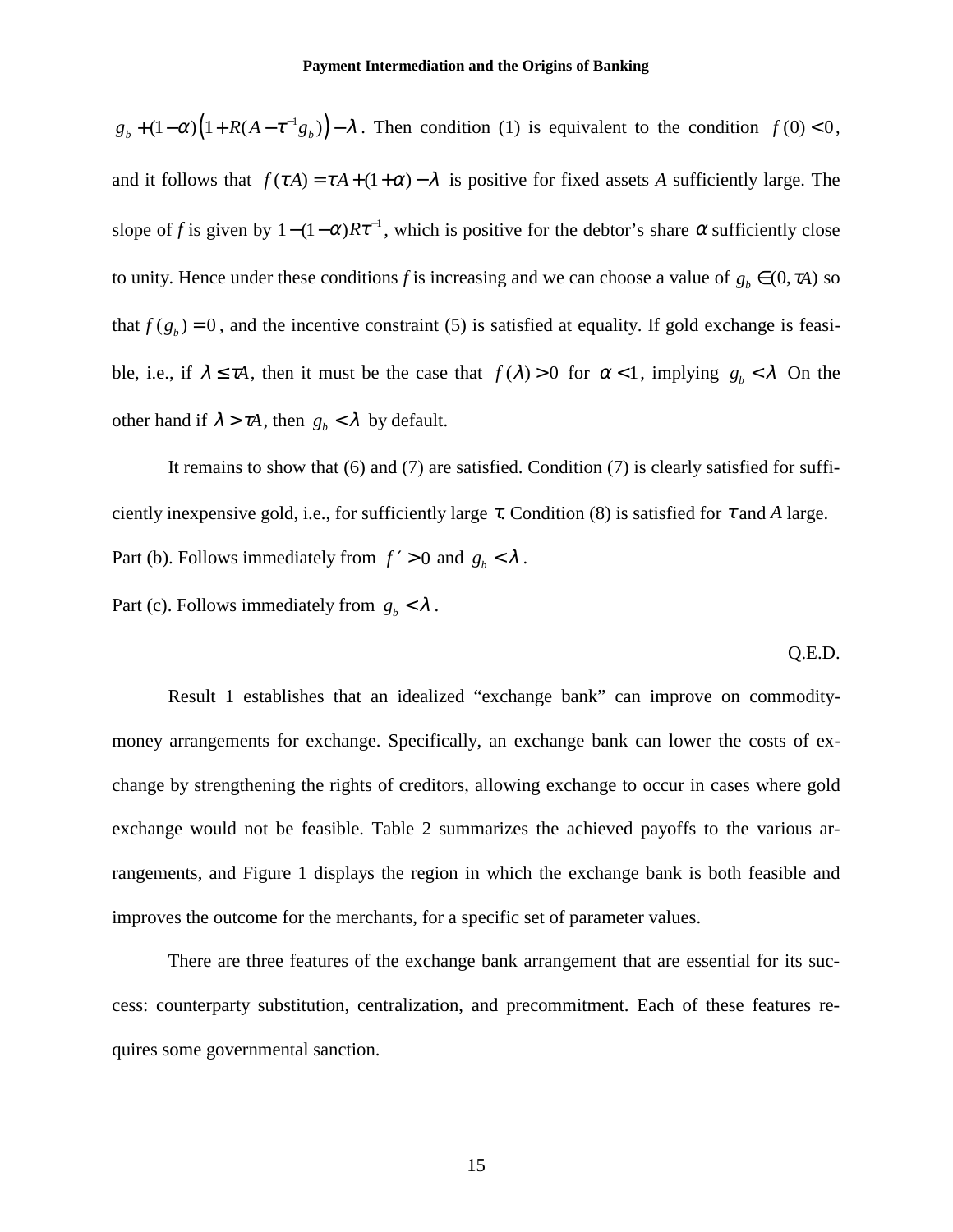*Counterparty substitution* occurs in this arrangement, relative to a world where entrepreneurs try to pay suppliers with their own IOUs, because the bank becomes the counterparty to both the buyer (entrepreneur) and the seller (supplier) of every intermediate good. The bank becomes a creditor to every buyer and a debtor to every seller, which has the effect of transforming each merchant's gross positions into a smaller (in a symmetric case, zero) net position. The legal status of book-entry transfer as final payment is clearly essential to the bank's role as a counterparty substitute.

Counterparty substitution would be pointless, however, if the bank were as ineffectual as the suppliers at collecting debts from entrepreneurs. Because every merchant is simultaneously a supplier, an entrepreneur, and a depositor, however, the bank enjoys some leverage over every merchant that is not available to other merchants. That is, the *centralization* of the merchants' payments on the books of bank means that the bank has first claim on bank funds transferred from one merchant to another. Centralization is possible since payment takes place entirely on the books of a legally privileged entity, i.e., the bank.

There is also a *precommitment* aspect to the exchange bank arrangement. That is, by depositing his gold endowment at the bank, a merchant commits to a greater loss in case his overdraft is not repaid, thereby increasing his incentives to deliver an intermediate good and to repay his overdraft. Again, the priority of the bank's claim on the merchant's deposit requires some degree of legal sanction.

One question raised by this list of features is whether all these roles need to be housed within one institution, as in the exchange bank. The deposit of gold by the merchant is effectively serving as a bond that the merchant will repay. It is conceivable for example, that the bank could offer its payment services without the use of deposits, and instead rely on a bonding agent that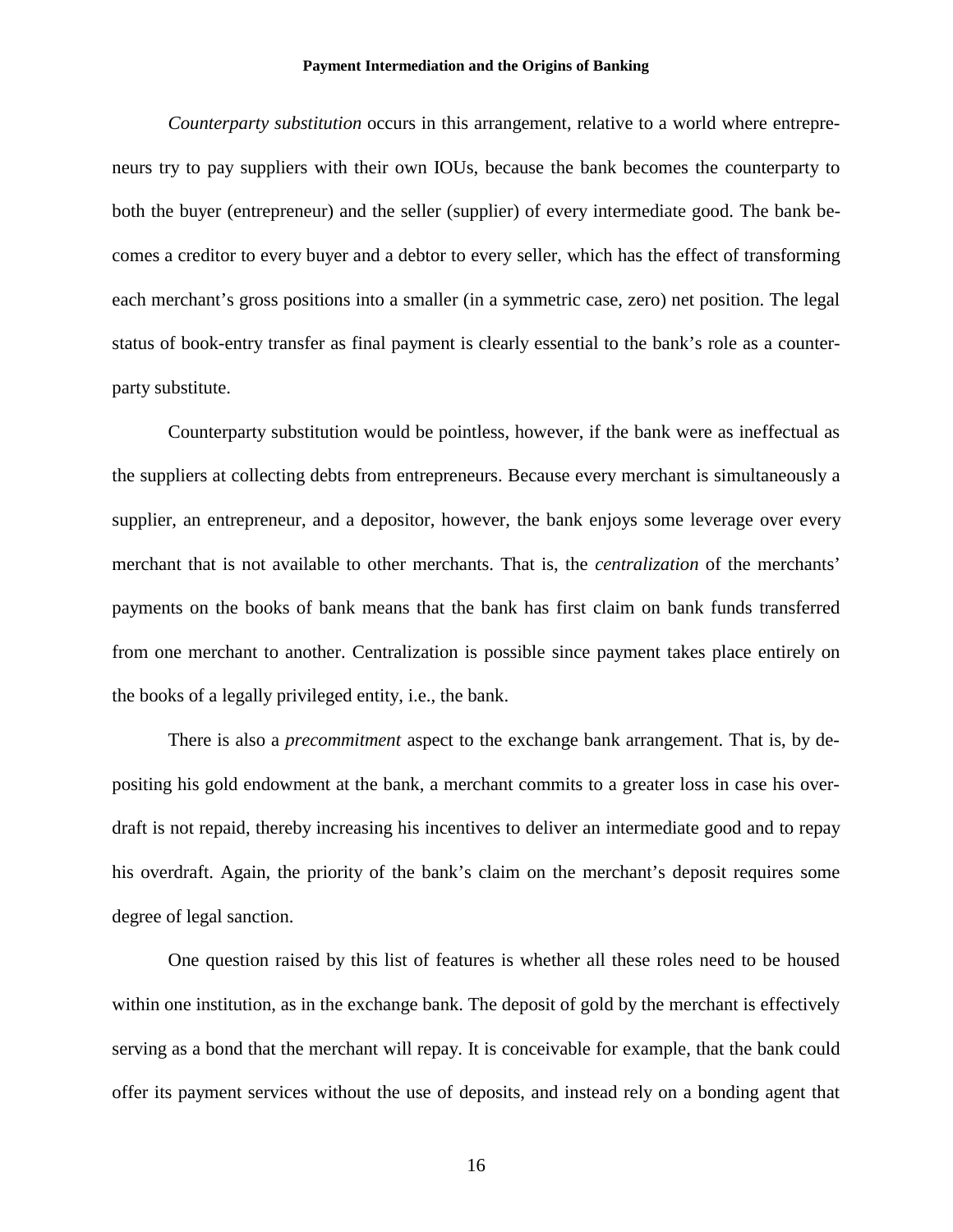would insure the repayment of the "overdraft" loan, made in the full amount  $\lambda$ . In fact, DeRoover (1954) recounts a practice similar to this used by the bankers in the thirteenth century fairs of Champagne. Some of the banks' customers apparently did not make an initial deposit into the bank; instead the bank relied on the "exist[ence] [of] an effective organization to deal with fugitive debtors who returned to their home towns without first settling their debts," (DeRoover 1954, p. 204). Since such arrangements were historically rare, we can safely assume that there were few "effective organizations" for collecting debts.

Decentralized debt-based exchange did not become widespread until legal systems were developed to support creditors' rights. While debts could usually be assigned from one creditor to another, Kohn (1999b) notes that the "monetary" role played by early debt instruments was limited by an absence of the legal concepts of transferability and negotiability. That is, debt instruments were generally not *transferable*, meaning that while holders of debt could assign debt as payment, they could not transfer full creditor's rights to the payee. In other words, full counterparty substitution could not occur outside of the banking system. Once the principle of transferability was developed, it was quickly discovered that the decentralized exchange of debt drawn on third parties was itself subject to incentive problems. The solution was a further extension of the payee's rights as a creditor, through the development of *negotiable* debt instruments. When a payment is made with negotiable debt, the payee retains recourse against the payor in cases where the debt issuer defaults. Negotiability was indicated by endorsement (as it is today). Development of these legal concepts took some time, and use of third-party debt in payment did not develop for centuries after the development of deposit banks.

There are two other key ingredients to the success of the exchange bank arrangement, which we have assumed in the discussion above. The first is confidence on the part of the de-

17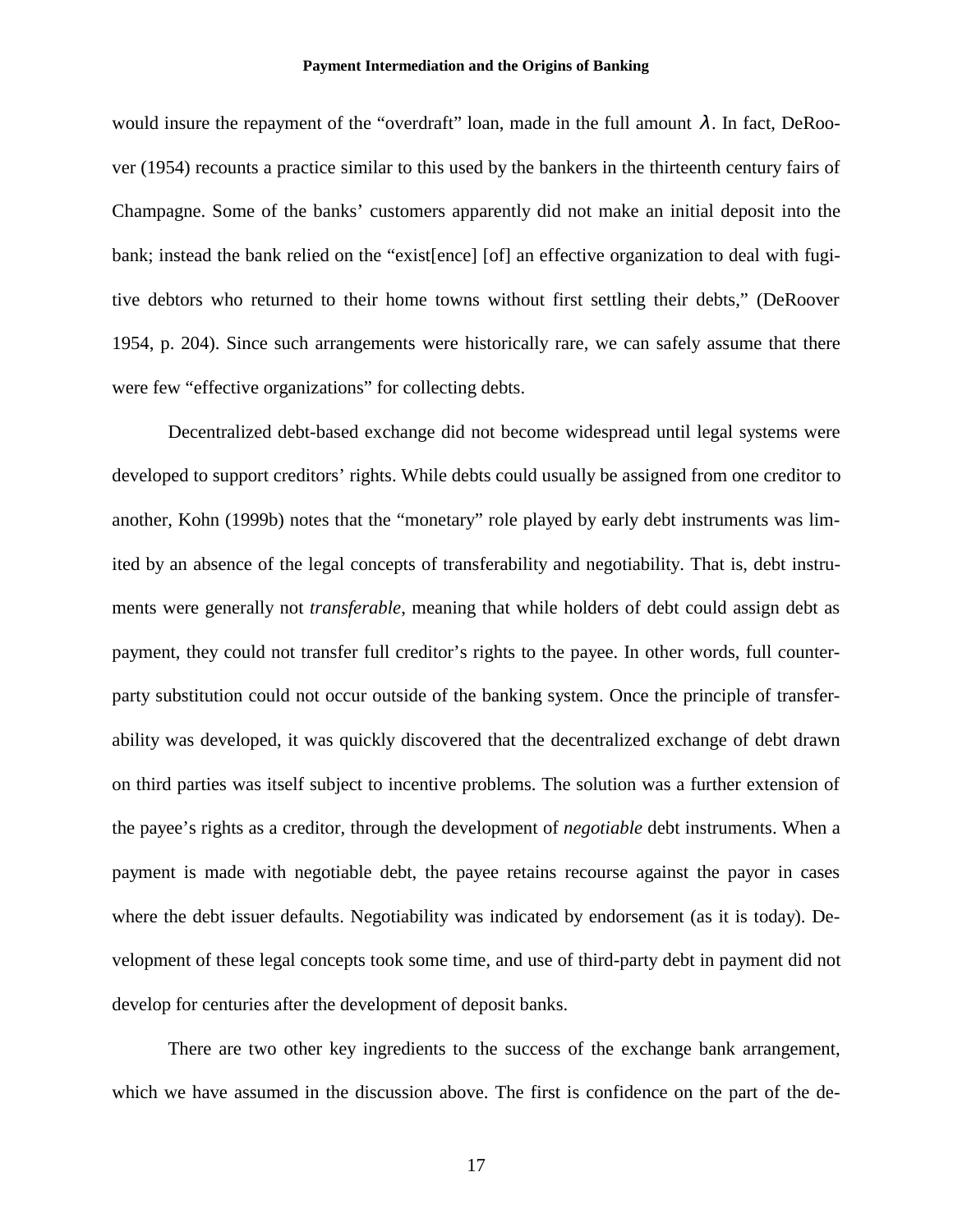positors (merchants) that they will be able to withdraw their funds in full, after exchange has occurred. The second is confidence in the overall system. Creditors are willing to accept payments in bank funds because they believe that their creditors will also accept this type of payment. If there is a general loss of confidence in the system of payment by transfer of bank funds, then the "credit chain" collapses. These aspects of medieval banking are discussed in more detail below.

Result 1 also suggests that an exchange-bank arrangement is more likely to emerge under a specific set of conditions. The first of these is that some severe enforceability problems exist with debt contracts, i.e., that debtors are able to walk away from debt contracts with a large portion of their wealth intact. The second is that merchants have enough fixed assets (that gold not be too expensive), so that they can afford to have some of their wealth tied up in bank deposits, otherwise the opportunity cost of satisfying incentive constraint (5) would be too large. The exchange bank is therefore a somewhat delicate arrangement, since violation of either of these conditions could lead to a collapse of the bank, apart from any risk considerations. The fact that banking arrangements were common in Medieval Europe suggests that the advantages offered by banks were sufficient to overcome this disadvantage.

#### **4. PRODUCTION FAILURES AND PRIVATE BANKS**

The exchange bank model developed above offers some insights into the success of medieval banks as payment intermediaries. However, there are several aspects of early banking arrangements that are not explained by the exchange bank model. One key question is why banks were generally privately rather than publicly operated, given that there were certain features of these banks that required a high degree of governmental involvement. To be certain, a number of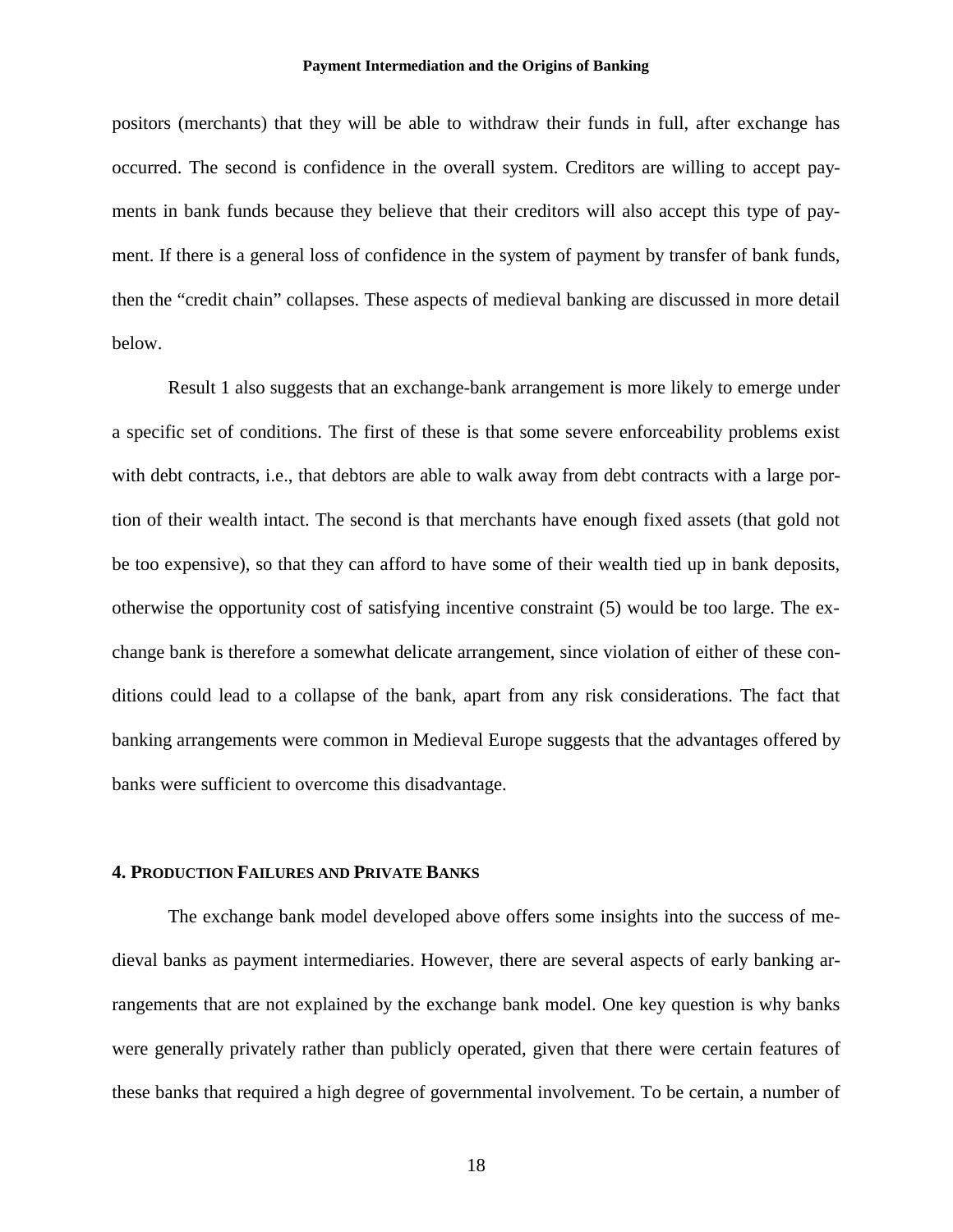medieval governments did establish government-owned, or government-sponsored exchange banks. Public banks were to be found in cities such as Genoa, Palermo, and Barcelona, but these were the exception and not the rule.

All medieval banks, both public and private, performed a valuable service by converting difficult-to-value coinage into a standard unit of account. Like the idealized "exchange bank" described above, the public institutions generally only held coin as backing for their deposits. Unlike our exchange bank, however, medieval public banks were reluctant to extend overdraft privileges to their depositors.<sup>5</sup> This meant that the public banks could not function as payment intermediaries, in the sense described above. Myers and Rajan (1998) and Rajan (1998) argue that the most serious failing of the early public banks was that they provided little assurance to depositors that their funds could be withdrawn in full when necessary. They note that the public banks were often forced extend risky loans to the local government during times of fiscal duress. Hence, the likelihood of governmental depredation could have led to a preference for privately owned banks, whose less liquid asset portfolio was a less tempting target for the local authorities. Below, we will pose a different explanation as to why private banks may have been preferred, even abstracting from the threat of embezzlement. We will argue that when intermediate good production is uncertain, private capital is necessary to maintain confidence in the bank.

To see how private capital could play this role, we will now consider an environment where the probability of successful intermediate good production by any supplier is  $\delta$ , and that the success of production is independent across suppliers. Both the supplier and the entrepreneur

 $\overline{a}$ 

 $<sup>5</sup>$  According to Kohn (1999a, p. 23), an exception was the public bank in Venice, which was guaranteed by the gov-</sup> ernment but privately managed.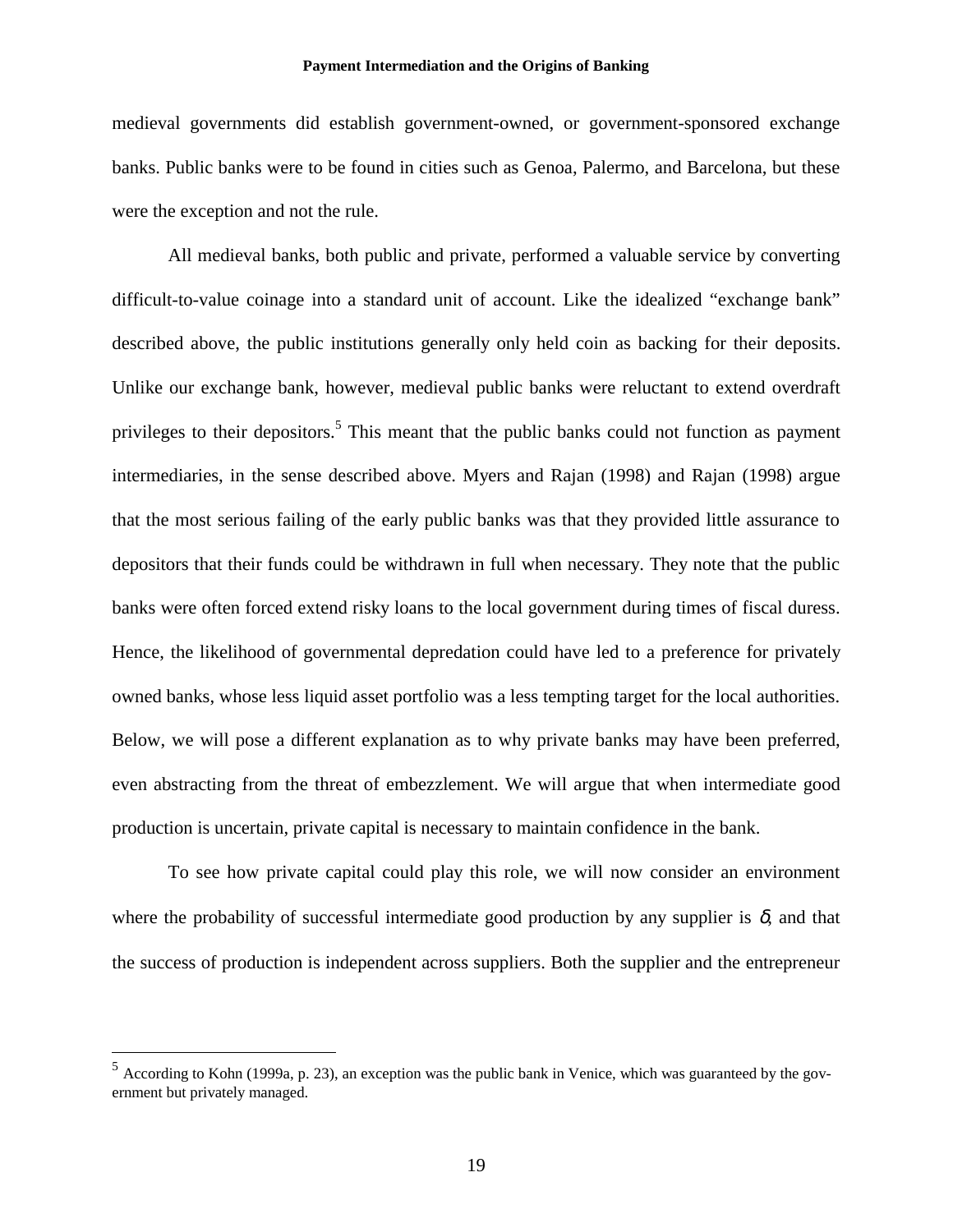observe the success or failure of intermediate good production only after contracting has taken place, but before the actual delivery and payment can occur.

We first examine the situation in an environment of decentralized trading using gold. The utility enjoyed by a given merchant depends on whether production is successful for both the merchant (say, merchant *n*) and the merchant's supplier (merchant *n* −1). For the moment, suppose that merchants have chosen to hold an amount of gold  $g \ge \lambda$ , i.e., sufficient to effect transfer when production is successful. Four cases must be considered.

Case 1: Suppose that both merchants successfully produce and that merchant *n* −1 delivers to *n*, and that *n* delivers to  $n+1$ . As in the analysis above, merchant *n* would then have utility  $R(A - \tau^{-1}g) + 1 + g$ .

Case 2: If merchant *n*-1 delivers to *n*, but *n* does not supply  $n+1$ , then  $n-1$  receives *g* in gold from *n*, and *n* is able to produce one unit of the final good. For this case merchant *n* would have utility  $R(A - \tau^{-1}g) + 1$ .

Case 3: If merchant  $n-1$  fails to produce and deliver to  $n$ , but  $n$  delivers to  $n+1$ , then in period 2 merchant *n* is left with a gold balance of 2*g* but no final good as a result of trading, hence for this case, merchant *n* would have utility  $R(A - \tau^{-1}g) + 2g$ .

Case 4: If both *n-*1 and *n* fail to produce, then *n* goes into period 2 with a gold balance of *g* but no final good from trading, hence *n*'s utility will be  $R(A - \tau^{-1}g) + g$ .

Summing the expected utilities of merchant  $n$  in the various cases and weighting by the appropriate probabilities, we obtain the period *t=*0 expected utility of a merchant who chooses *g* units of gold and is subject to production failures, i.e.,

$$
EU_G = R(A - \tau^{-1}g) + \delta^2(1+g) + \delta(1-\delta)(1+2g) + (1-\delta)^2g
$$
\n(8)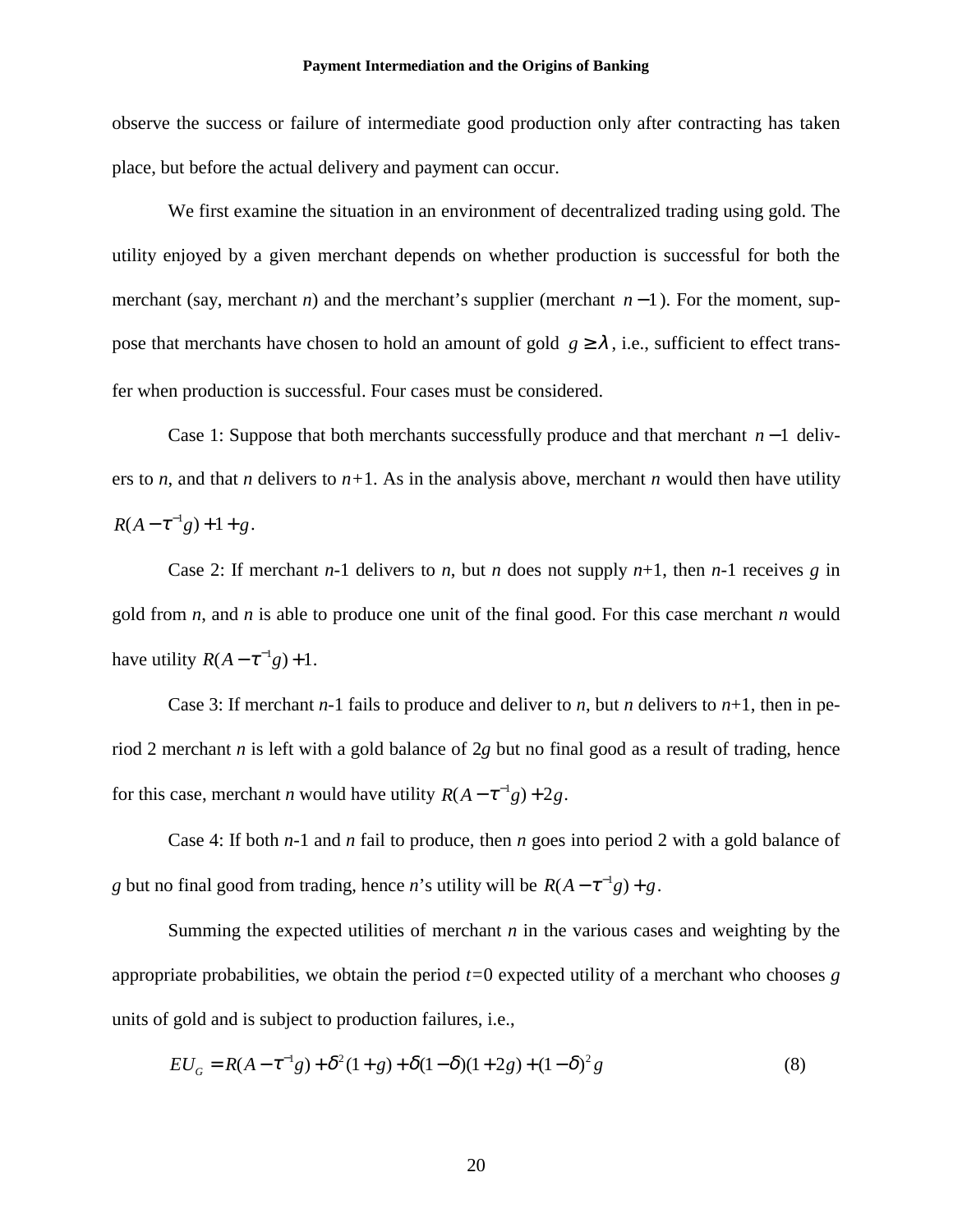Simplifying, we obtain

 $\overline{a}$ 

$$
EU_G = R(A - \tau^{-1}g) + \delta + g \tag{9}
$$

Given that the merchant will rationally choose gold holdings of  $g = \lambda$ , the merchant's utility will thus be

$$
EU_G = R(A - \tau^{-1}\lambda) + \delta + \lambda \tag{10}
$$

We now consider an exchange-bank arrangement under the prospect of production failures.<sup>6</sup> Suppose for the moment, that all merchants have deposited  $g_b$  in the bank, and have obtained overdraft credit of  $\lambda - g_b$ , and that barring a failure to produce an intermediate good, all merchants make good on their delivery obligation. With such an arrangement, Cases 1, 3 and 4 are the same as above, but Case 2 operates somewhat differently.

In Case 2, *n*-1 has delivered to *n* but, but *n* cannot supply  $n+1$ , so *n*-1 receives  $\lambda$  in bank money from *n*, but *n* has no bank credit with which to pay back his overdraft. For a sufficiently large debtor's share  $\alpha$ , it will be advantageous for *n* to default since

$$
\alpha(1 + R(A - \tau^{-1}g_b)) > 1 - (\lambda - g_b) + R(A - \tau^{-1}g_b)
$$
\n(11)

However, the default of merchant *n* will create losses for the bank of  $(\lambda - g) - \beta (1 + R(A - \tau^{-1} g_b))$ , which must be borne by the non-defaulting depositors.

Summing the utility of the various cases, weighting by the probabilities, and subtracting expected loan losses then we obtain the period *t*=0 expected utility of a merchant depositor

$$
EU = R(A - \tau^{-1}g_b) + \delta + g_b \tag{12}
$$

 $<sup>6</sup>$  Such a bank would clearly be insolvent, since it has no capital and therefore could not absorb loan losses resulting</sup> from production failures. Nonetheless it is useful to consider the operation of such a bank, in order to trace out the incentive effects that would result from the bank's insolvency.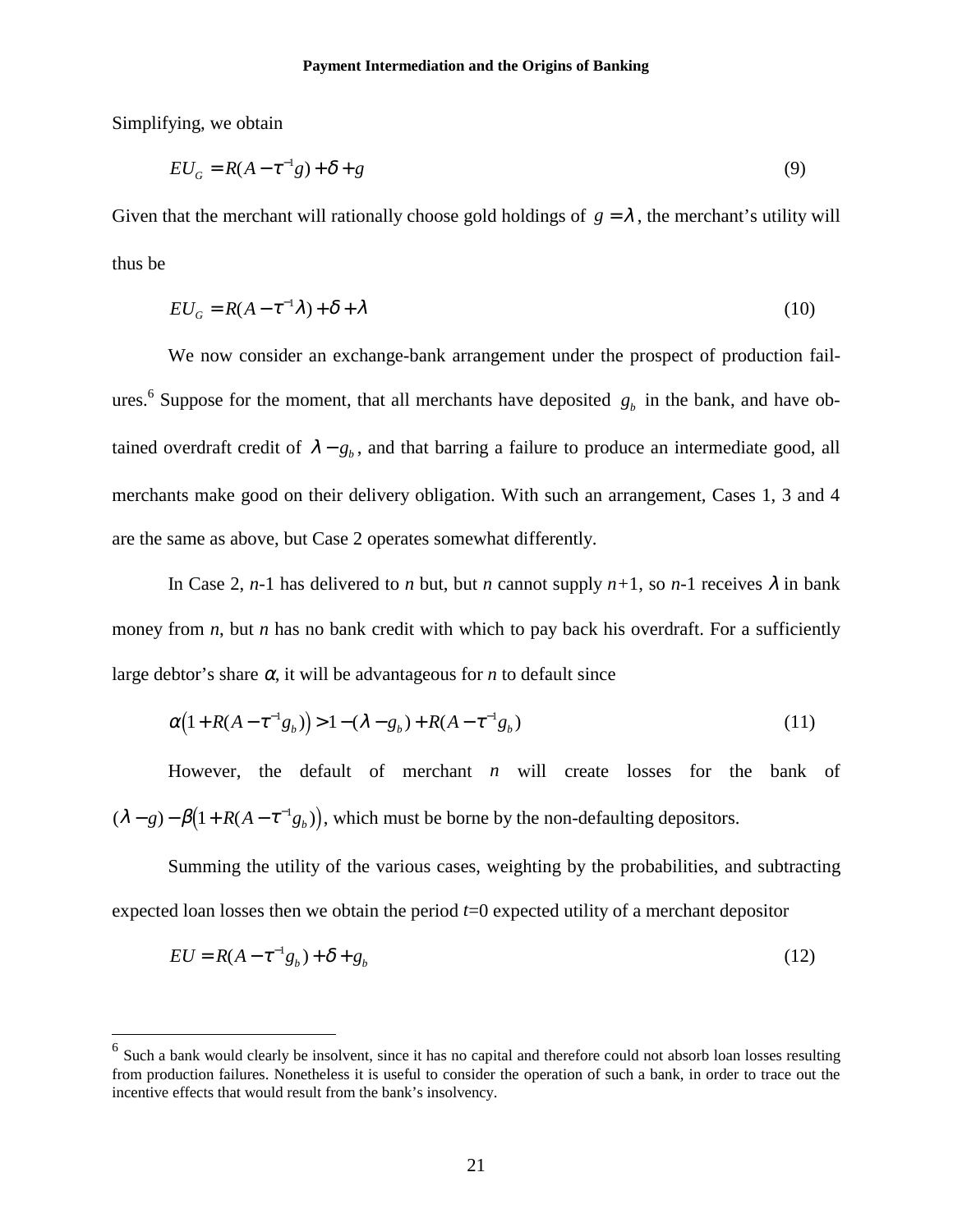where we ignore terms that vanish as creditor's priority decreases and the debtor's increases, i.e., as  $\beta \downarrow 0$  and  $\alpha \uparrow 1$ . This suggest that, as was the case above, an exchange bank may be able to capture the gains to trade while economizing on the use of costly gold reserves.

In the case of production failures, there is another type of problem with a banking arrangement, however. In addition to the problem of covering any losses arising from overdraft loans used by merchants whose own production of goods failed, a bank must also provide incentives for a merchant whose supplier failed to produce, to nonetheless make good on his promise to deliver, as in Case 3 above. In a world of gold exchange this incentive constraint is automatically satisfied. In an exchange-bank arrangement, providing this incentive may be more problematic. This requires that the merchant *n* in Case 3 in this situation must place as high an expected value on his bank balance after delivering the intermediate good ( $g_b + \lambda$ ) as on consuming the intermediate good for its liquidation value  $\lambda$  and then attempting to redeem his original bank balance,  $g_b$ .

It is here where the fundamental insolvency of the exchange bank matters. Suppose that a sequential service constraint holds, and let  $\rho$  be the probability that a given merchant is able to redeem his claim on the bank in period 2. Because the bank has suffered losses from defaulting merchants, ρ must be strictly less than unity. Thus, the period 1 expected gain for merchant *n* in Case 3, if he delivers, is  $\rho(g_b + \lambda)$ , whereas if he fails to deliver, his expected gain is  $\lambda + \rho g_b$ . Thus, a merchant whose supplier has failed to deliver because of a production failure has no incentive to deliver his intermediate good, and the exchange bank arrangement unravels.

Incentive compatibility could be preserved if the losses from absconding merchants were borne by a third party, instead of by the other depositors. In other words if the third party can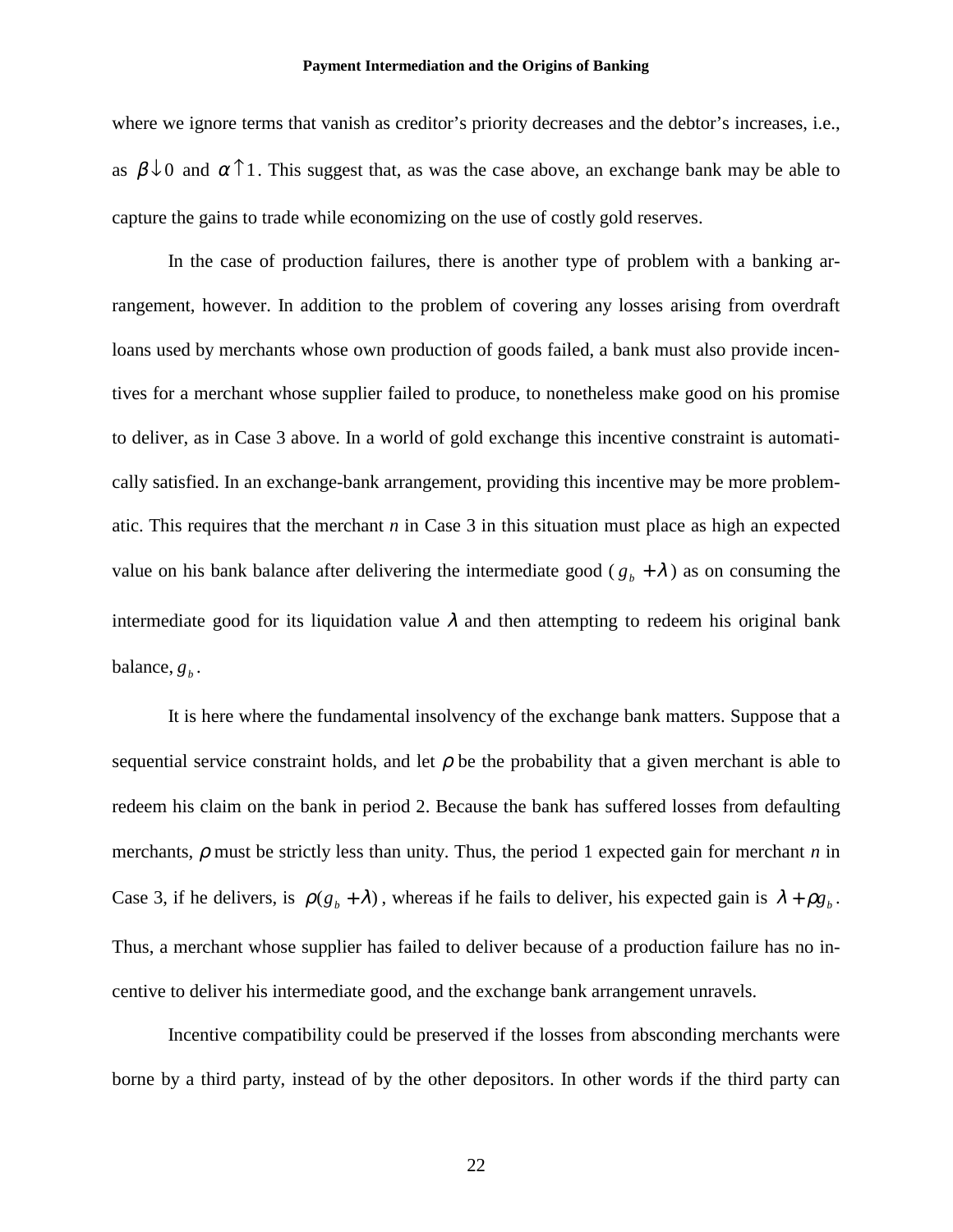guarantee deposit availability in the second period, then the deposit contract can preserve the incentives for depositors to deliver their intermediate good. Alternatively, an early withdrawal penalty could be used to discourage merchants from withdrawing their deposits in the intermediate period. The bankers of Bruges used both mechanisms. As we will discuss in greater detail, deposits in Bruges were insured by the banker's wealth, by sureties (a type of deposit insurer), and for foreign depositors, by the municipality. Bankers also discouraged withdrawal of gold by various methods (DeRoover, p. 331).

Let us now suppose that one merchant is granted an exclusive right to operate as a money changer *qua* bank, subject to the restrictions described by DeRoover.<sup>7</sup> That is, the private monopoly bank may neither pay nor receive interest and its deposits must be payable at par, on demand. The bank can also offer payment services via book transfer, and can offer loans to its depositors in the form of overdrafts. The private bank, unlike the exchange bank, is interested in profit. As noted above, the Bruges money changers derived profit from two sources: fees from coin exchange and profits from direct investment in profitable enterprises. To simplify the analysis, we will ignore the first source of profit and allow the bank to profit only from investments.

Suppose then, that the bank can retransform gold into fixed assets, which can be invested in profitable activity. The banker is willing to absorb all losses associated with defaulting merchants, as long as his net return from banking activities is nonnegative, i.e., the per-depositor return from investing deposits exceeds the anticipated losses from defaults

$$
\Pi_{MB} = (R-1)\tau^{-1}g_b^M - \delta(1-\delta)(\lambda - g_b^M) \ge 0
$$
\n(13)

 $\overline{a}$ 

 $<sup>7</sup>$  That is, we are treating the local cartel of banks as a single bank. We think this abstraction is not too extreme, given</sup> the high degree of cooperation among the banks described by DeRoover.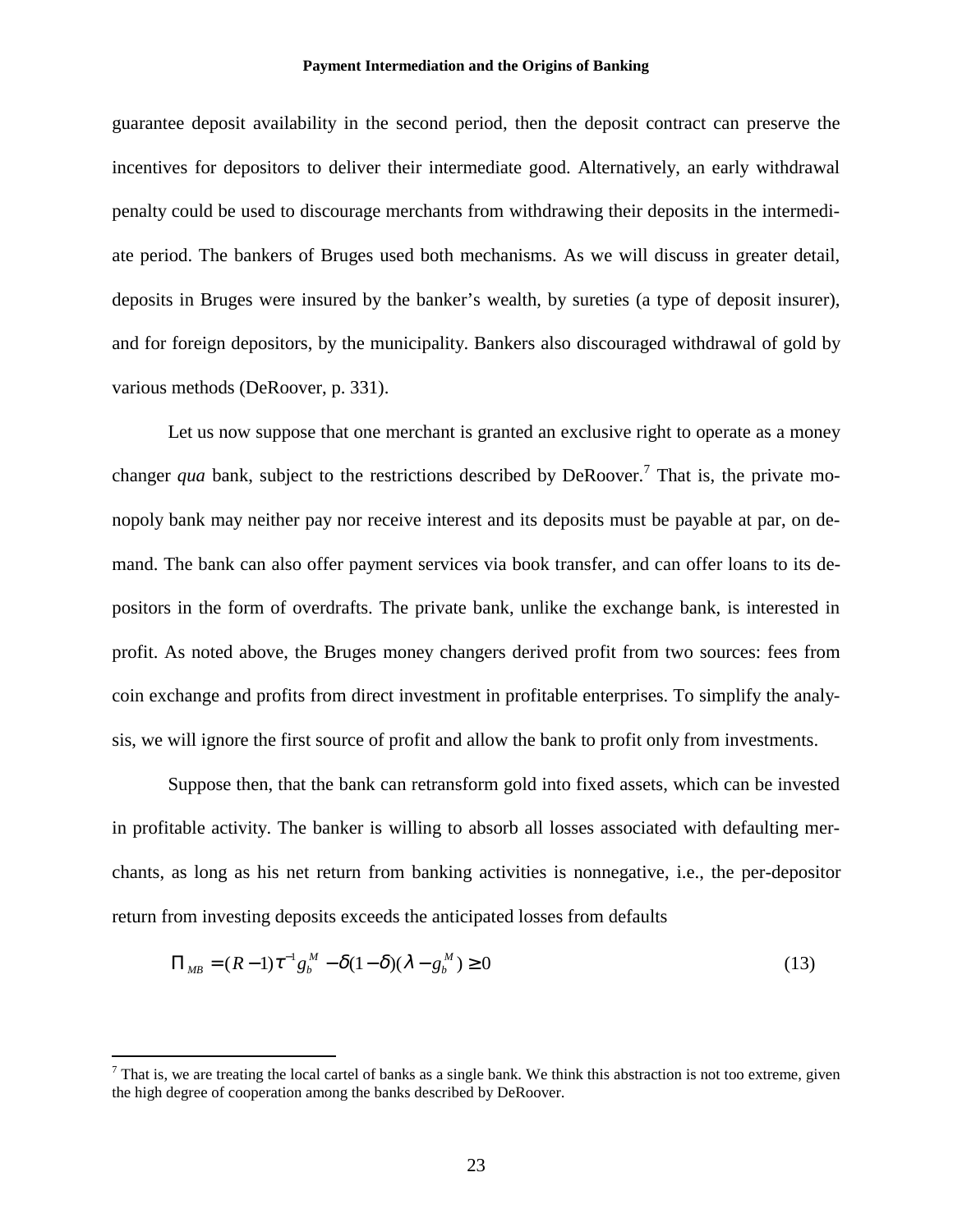where  $g_b^M$  represents the gold deposit required by the monopoly bank. Under a monopoly-bank arrangement, the consumer's utility will be given by

$$
EU_{MB} = R(A - \tau^{-1}g_b) + \delta + g_b + \delta(1 - \delta)(\lambda - g_b^M)
$$
\n(14)

where the last term results from loans taken out by depositors who later default. A monopolybank arrangement that requires a deposit of  $g_b^M$  will be feasible if it satisfies the bank's solvency constraint (13), while simultaneously satisfying the merchants' incentive constraint (5), fixed asset constraint (6), and individual rationality constraint (7). The monopolist bank will choose a feasible  $g_b^M$  that maximizes its profits, i.e., the largest feasible level for  $g_b^M$ . We now show the following result.

*Result 2: Suppose that the hypotheses of Result 1 hold. Then for* δ *less than but sufficiently close to unity,*

- *(a)* If the exchange-bank arrangement of Result 1 is feasible for  $\delta = 1$ , a monopoly-bank *arrangement is also feasible.*
- *(b) The monopoly bank will always be feasible, whenever gold-based exchange is feasible, but not vice-versa.*
- *(c) When both are feasible, the merchant's expected utility equals the merchant's utility under gold exchange.*

Proof: Part (a). Solvency condition (13) holds strictly for  $\delta = 1$ , hence does not bind for  $\delta$  sufficiently close to unity. Thus, if an exchange-bank arrangement is feasible for  $\delta = 1$ , then the monopoly bank can always offer a deposit contract on the same terms and still remain solvent for  $\delta$ sufficiently close to unity.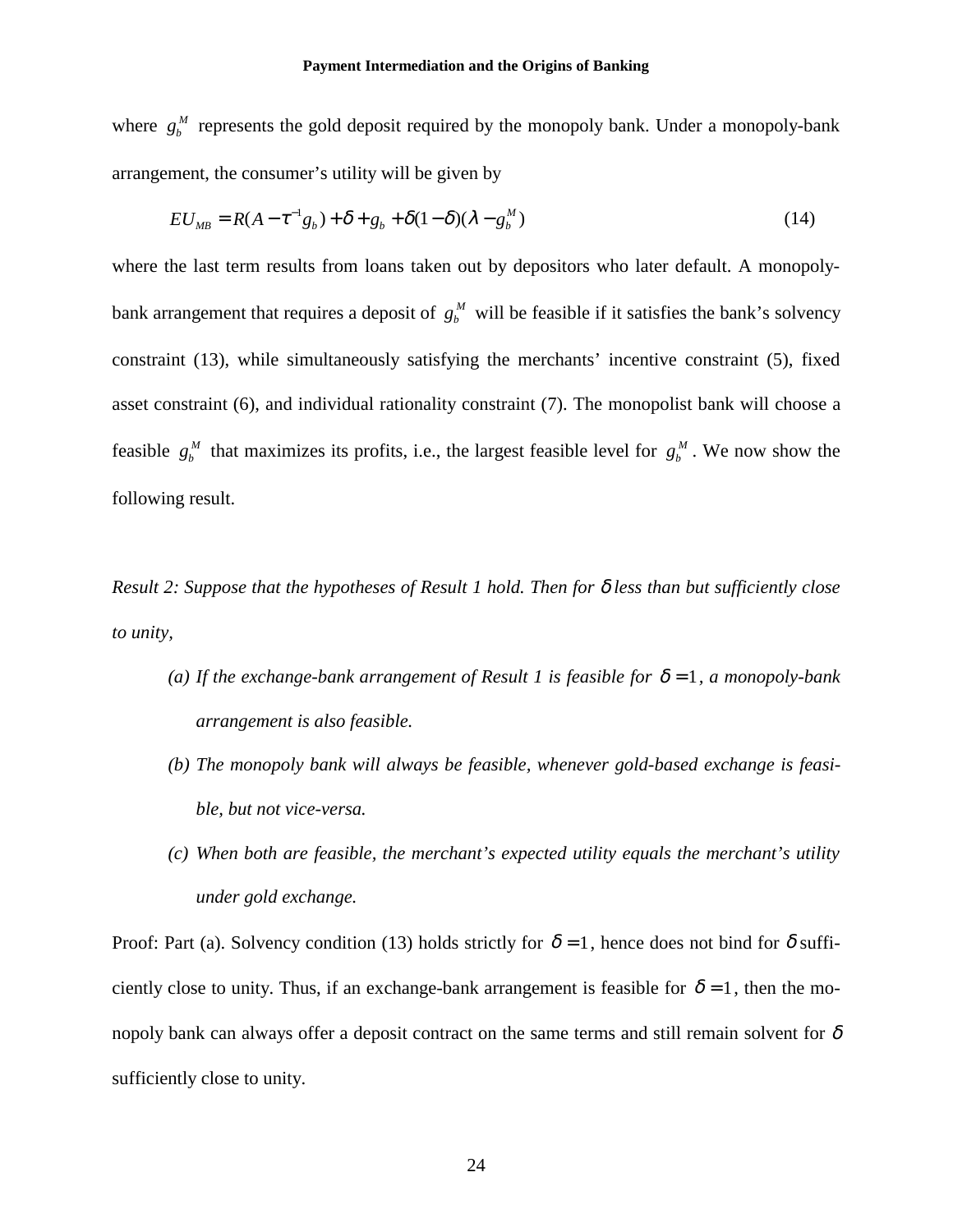Part (b): Follows from Result 1(b), since the monopoly bank can offer the exchange-bank deposit contract for  $\delta$  sufficiently close to unity.

Part (c): The monopoly bank will attempt to maximize its profit demanding as large a deposit as possible. If gold exchange is feasible, then the monopoly bank can demand a deposit of  $g_b^M = \lambda$ , implying  $EU_{MB} = EU_G$ . The bank cannot demand a higher deposit since gold exchange is feasible and would then be less expensive for merchants.

Q.E.D.

Result 2 suggests that under production uncertainty, the greatest value of a monopolybanking arrangement may have been enabling exchange in cases where it otherwise would not have been feasible. Under Result 2, the merchant is weakly better off as a result of depositing in the monopoly bank, although the bank claims all the income associated with investment of deposits. The bank will increase the required deposit until either merchant's fixed asset constraint (6) binds or until depositing at the monopoly bank is no more attractive than gold-based exchange, i.e., until overdraft credit is driven to zero. If the fixed asset constraint binds before individual rationality on the part of the merchant, then the monopoly bank will offer positive overdraft credit and the merchant will be strictly better off. In the latter case there still will be an improvement in social welfare, since gold deposits can be used for investment instead of for exchange.

A final key ingredient of the monopoly banking arrangement is providing enforceability of the depositors' debt claim on the bank. As might be expected, this was the most problematic aspect of medieval banking. By depositing their gold with a bank, merchants were making a large amount of easily transportable or seizable assets available to a single individual or family, in re-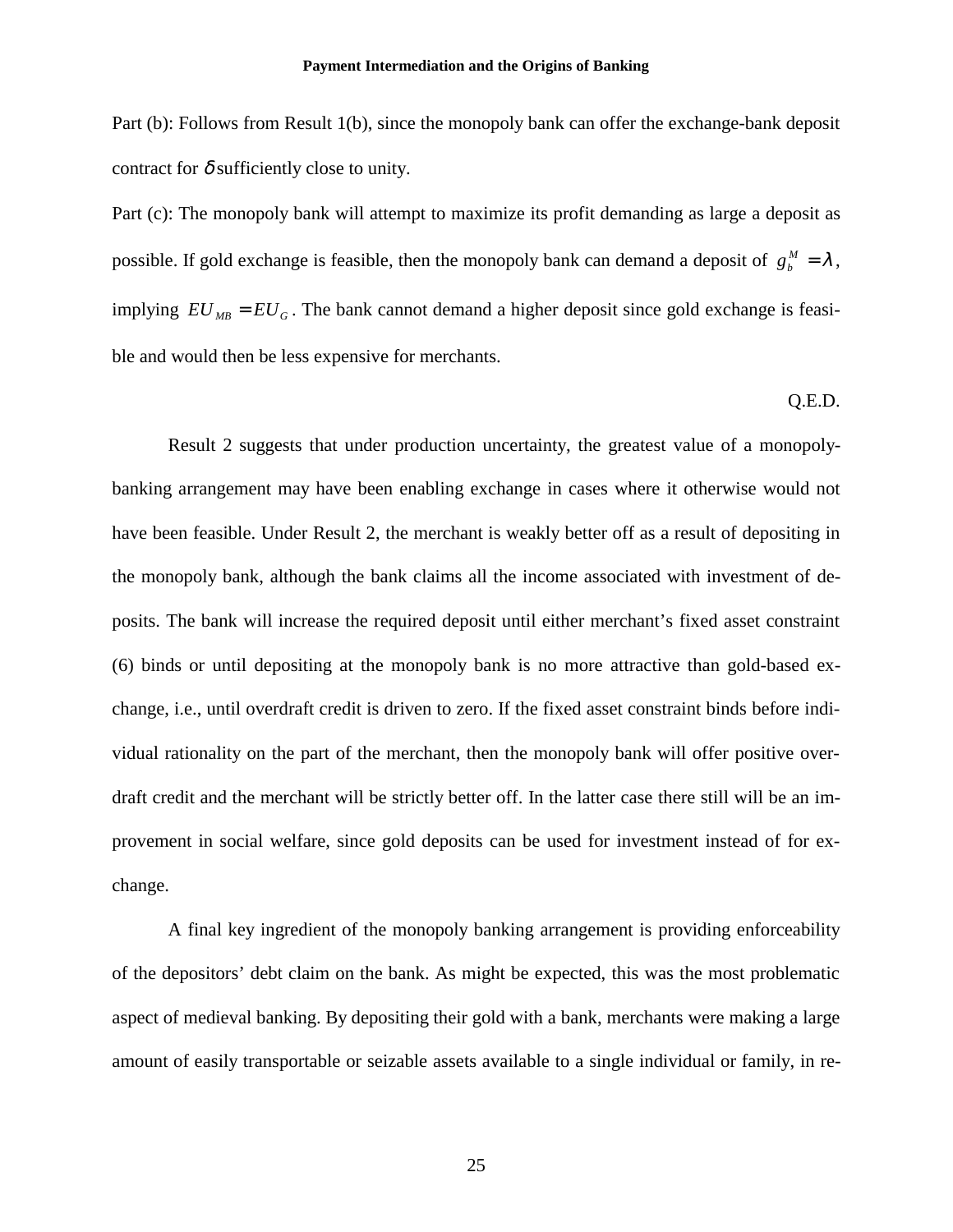turn for a debt claim. During an era where enforcement of debt contracts was haphazard, insuring the priority of the depositors' claims on the bank required some special measures.

The first such measure was to limit participation in banking to individuals holding considerable immobile assets within the community itself. This limitation, combined with unlimited liability on the part of the banker may have been useful in providing incentives for the banker not to simply abscond with the deposits (DeRoover, p. 333). As suggested by analysis of Myers and Rajan (1998), the banks' investment of deposits in a relatively illiquid assets—a necessary source of income in a world without interest—may have helped to increase the proportion of the bank's wealth that was held in a form that could be attached in bankruptcy. Since the value of the bank itself derived from its legally privileged position within the community, an additional source of attachable wealth would have been the franchise value of the bank itself.

The analysis of Calomiris and Kahn (1991) and Diamond and Rajan (1998, 1999) suggests that the nature of the deposit contract itself may have been important in controlling the incentives of the banker. That is, par demandability of deposits, when combined with a sequential service constraint, threatens the bank with a run when there is any perception of misbehavior by the depositors. The drawback of this type of arrangement that if the bank's investment has sufficiently liquidation low liquidation value then the bank will be subject to runs, even if it is fundamentally solvent. Hence, there is an incentive for the bank to hold more of its portfolio in liquid form as a guard against illiquidity-driven runs. This was especially true in medieval times, when banks had no alternative sources of liquidity other than drawing down reserves. On the other hand, a strategy of holding too much of the bank's portfolio in reserves could heighten depositors' fear of absconding, diminish the bank's profitability, and limit the bank's ability to create liquidity through overdrafts.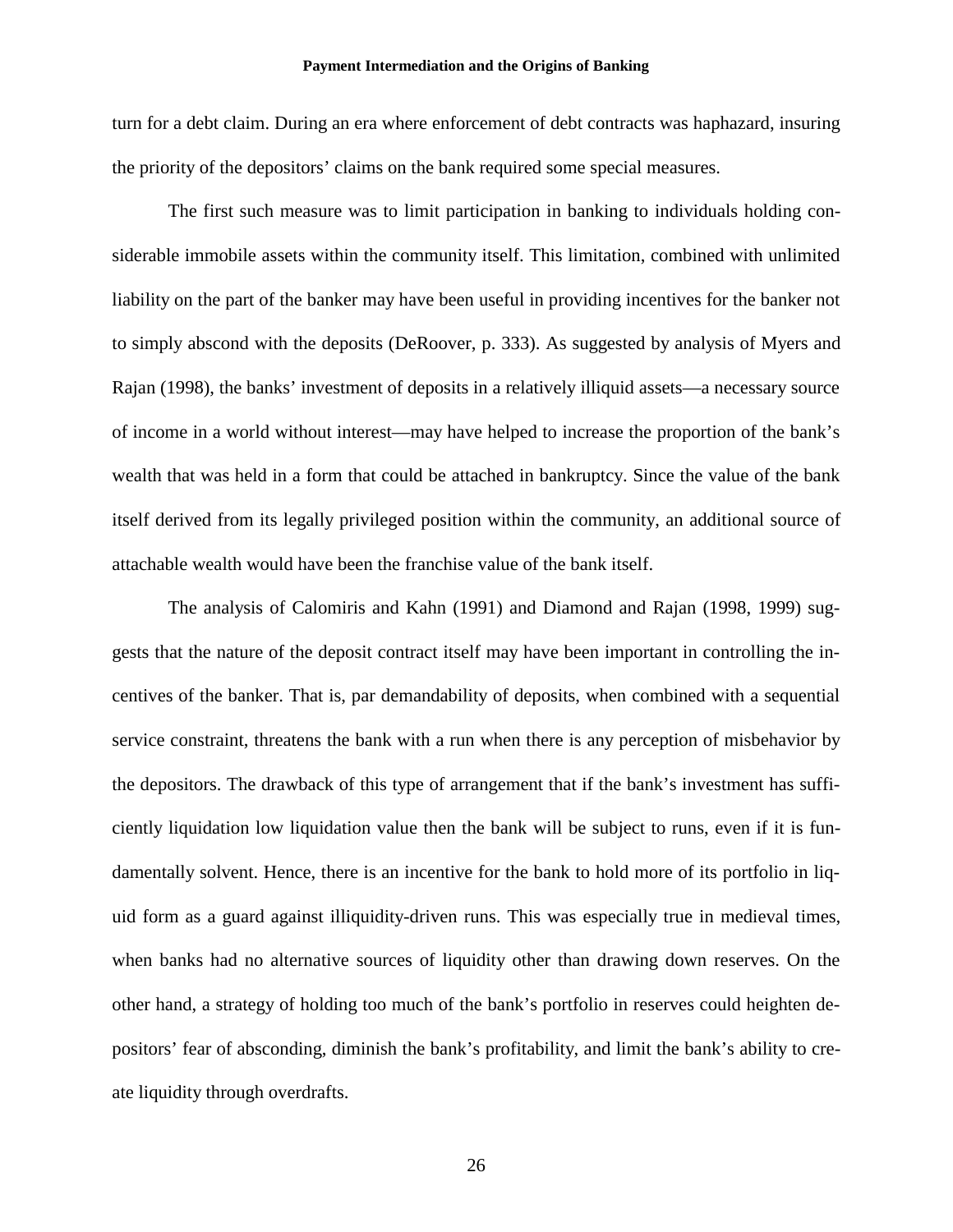The historical evidence suggests that the Bruges authorities sought to resolve this tension through a system of partial deposit insurance. Under this system, banks were required to employ the services of private insurers known as "sureties." Sureties, who were typically wealthy merchants in the community, promised to make good on a bank's obligations in case of bankruptcy, up to a prespecified limit. Sureties not willing to renew their contracts with a given bank were required to give notice to the bank's other sureties. In addition, some foreign depositors enjoyed guarantees on their deposits from the city itself (DeRoover, pp. 333, 336-337). Detailed information on the efficacy of this system is lacking, but the anecdotal information uncovered by DeRoover suggests that, as a result of these measures, most depositors were paid off when their bank failed (DeRoover, pp. 336-337).

There is no evidence that municipal authorities tried to prevent runs on any medieval Bruges bank with a temporary suspension of the convertibility of deposits into coin, although suspensions were common in other medieval commercial centers. There were several episodes where the Bruges banks experienced deposit outflows due to sudden increases in the relative price of gold.<sup>8</sup> Instead of suspending convertibility, the banks' response to this threat was to (quietly) lobby for debasement of the local coinage, while keeping their deposit obligations expressed in nominal terms (DeRoover, pp. 340-1).

To summarize, incorporating production failures into the model suggests an explanation for the relative unpopularity of public banks. The key service offered by the private bank was access to a new medium of exchange in the form of overdrafts. This service carried with it some costs, including administrative costs (which we abstract from here) and the costs associated with

 $\overline{a}$ 

<sup>&</sup>lt;sup>8</sup> In our model, a sufficiently high price of gold (low value of  $\tau$ ) would cause individual rationality constraint (7) to be violated.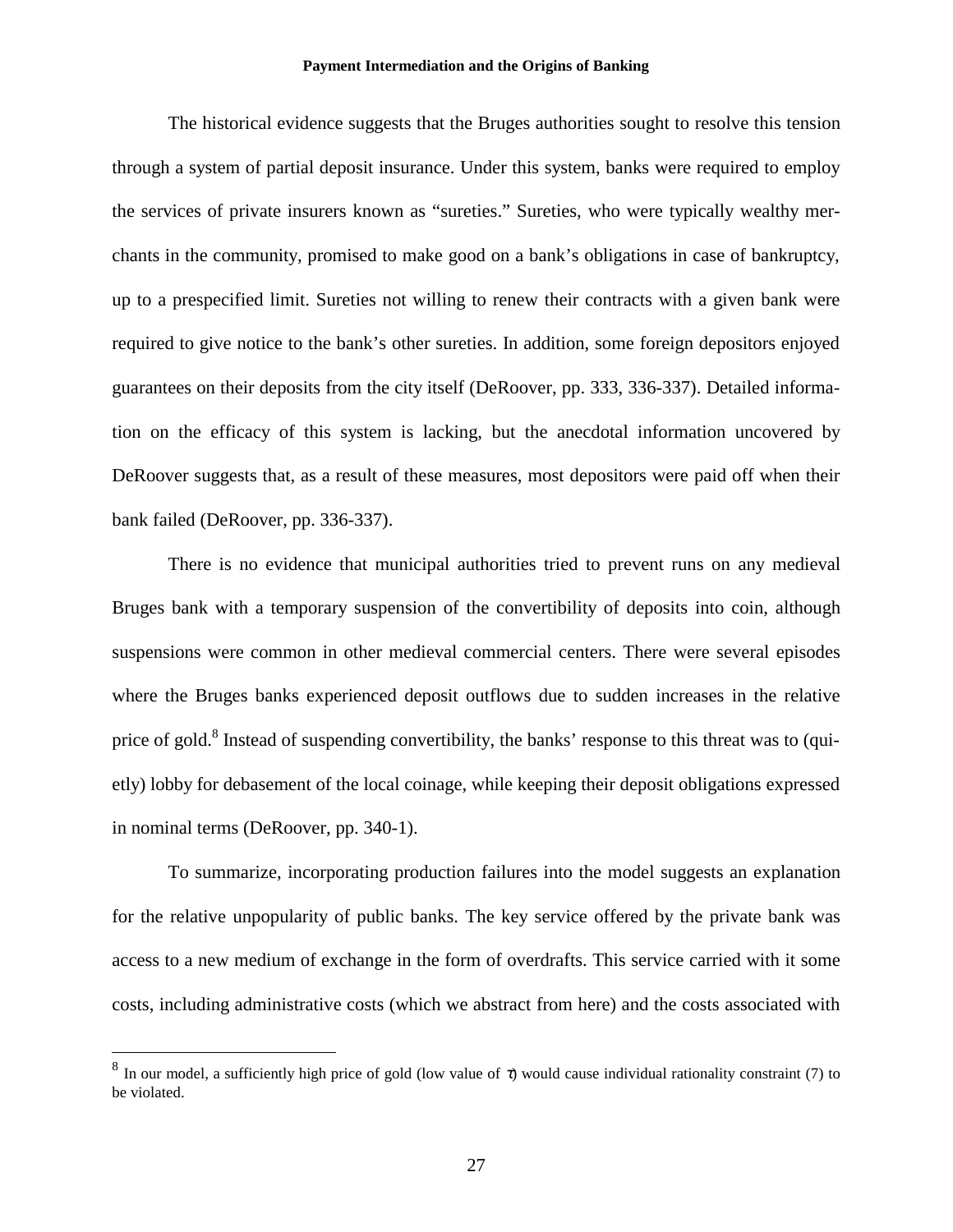bad loans. The private banks were able to bear these costs because they could offset them with the profits from investing a portion of their deposits. The inherent instability of this arrangement meant that for it to be credible, it required backing with the wealth of the bank owner, plus some guarantees from other wealthy individuals within the community.

The public banks, on the other hand, tended to hold only specie against deposits. Thus, they had no investment income to offset potential losses from overdrafts, and hence could not offer overdrafts. But this meant that the public banks could not offer the same sort of "payment intermediation" services as offered by the private banks.

#### **5. RELATED LITERATURE AND EXTENSIONS**

The practices of the money-changer depository banks in Bruges do not easily fit in existing theories of the banking firm. First, consider the model advanced by Bryant (1980) and Diamond-Dybvig (1983). In this model, a group of risk-averse agents pool their risk of early withdrawal from a bank-like financial arrangement. The bank invests in both liquid, lower-yielding and illiquid, higher-yielding assets. A set of payouts, resembling a deposit contract, best solves their problem (abstracting from bank runs), in the sense that depositors are partly insured against early withdrawal risk, and are able to enjoy some of the returns on the bank's portfolio. The typical Bruges bank did not resemble this type of insurance arrangement, however. Its large depositors (merchants) were not particularly risk-averse, the bulk of its payment activity (book-entry transfers) did not directly involve withdrawals, and depositors were never paid interest on money in their accounts.

While the motive for the organization of the Bruges banks does not appear to be similar to those banks modeled by Bryant (1980) and Diamond and Dybvig (1983), the structure of the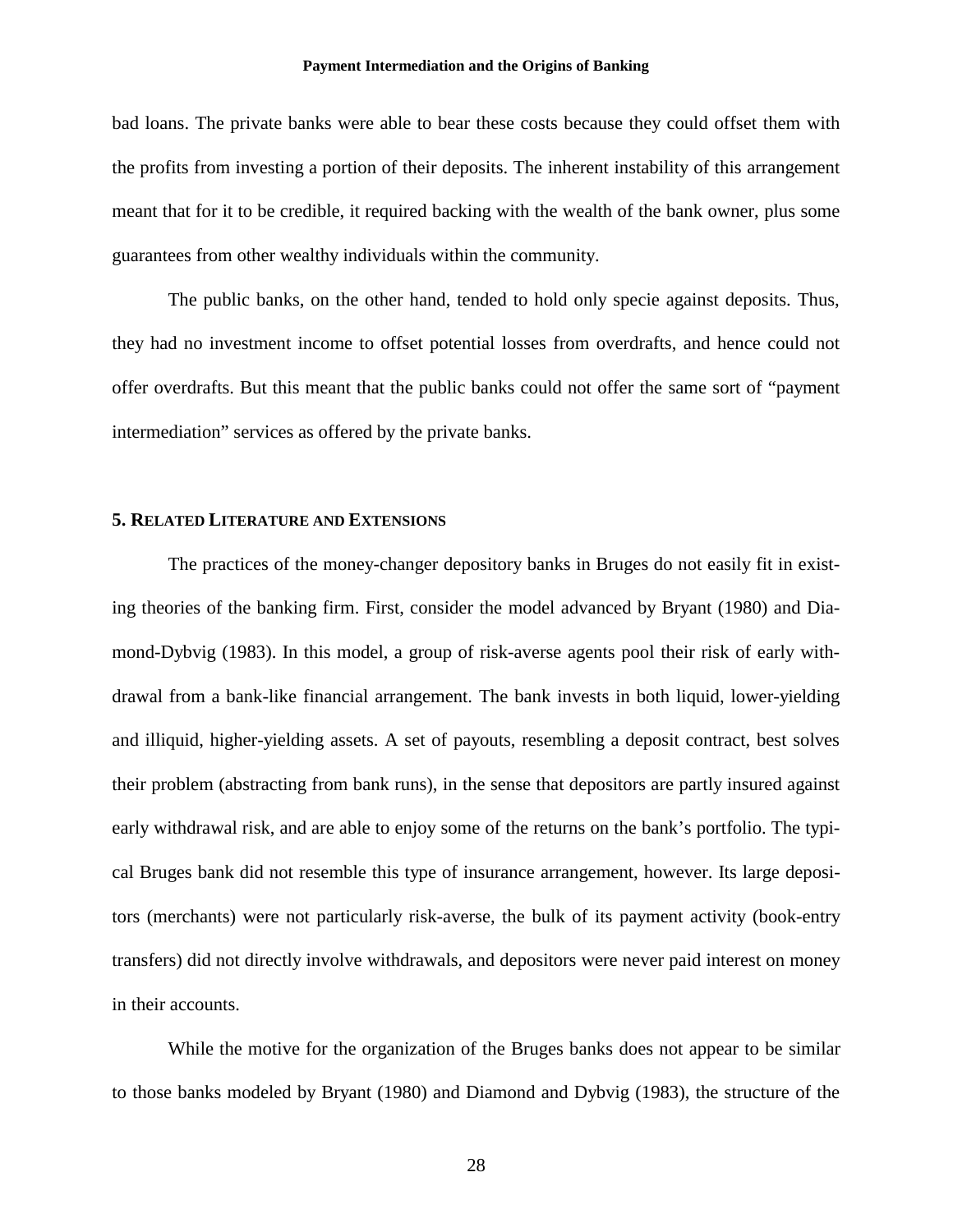banks is similar. In particular, the banks employed demand deposits as their main liability and held both liquid reserves and illiquid investments in productive projects as assets. This subjected the banks to the possibility of runs. This possibility was well appreciated by the bankers and by government authorities in Bruges, who required unlimited liability and partial deposit insurance to cope with the problems posed by the instability of the banking arrangement.

Other theories of the banking firm focus on the monitoring of borrowers that is done by the bank. Diamond (1984), for example, explores the role of monitoring of entrepreneurs' project by a bank, and shows that the bank enjoys an economy of scale in the activity of monitoring by a single agent—the banker. Again, the fact that the money-changers were able to thrive without paying interest on deposits suggests that delegated monitoring was not the initial motivation for banking arrangements.

Several theories of the structure of banks focus on the role that demand deposits play in disciplining the behavior of the banker. Calomiris and Kahn (1991) and Jean-Baptiste (1999) for example, suggest that the instantly callable nature of demand deposits is necessary to forestall inefficient investment or outright theft of the assets of the bank. Flannery (1994), Rajan (1998) and Diamond and Rajan (1998) also see the financial structure of the bank as an important device in efficiently granting credit to borrowers. Morgan and Samolyk (1998) see the financial structure of banks as a device which assists savers in overcoming a commitment problem in the face of uncertain future consumption demand. These theories suggest that the payment activities of banks are a byproduct of their financial structure, i.e., that the fact that banks issue large amounts of callable debt makes such debt a convenient payments medium. The historical experience in Bruges, however, suggests that causation could have run in both directions. That is, facilitating payments (which determined the liability structure of the bank) was the initial and key role of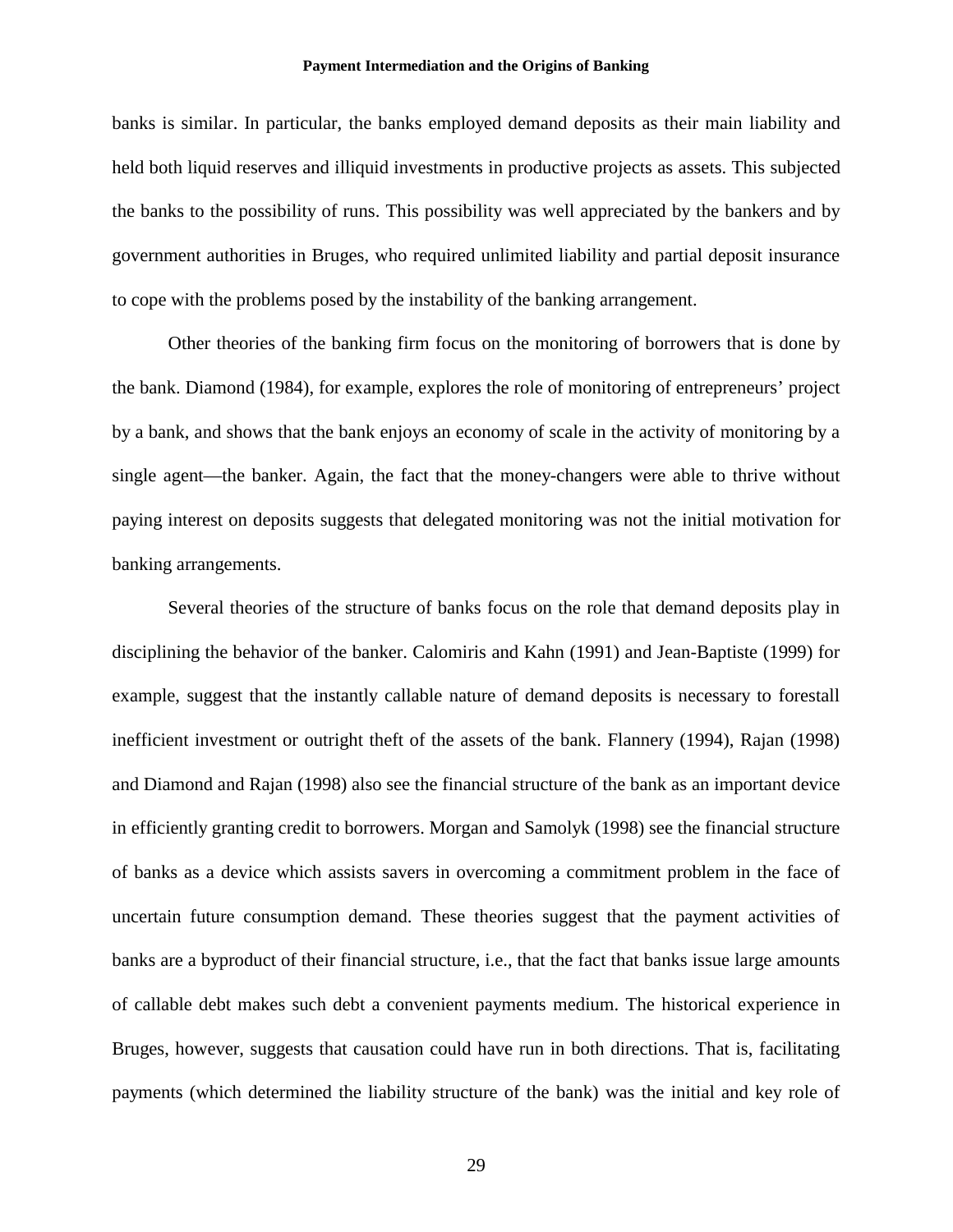banks, and that banks' role in financial intermediation grew out of their original role of payment intermediation.

Gorton and Pennacchi (1990) investigate the role of shares of a mutual fund of assets as a payment medium; our paper suggests that such a payment mechanism, while feasible, may not take full advantage of the offsetting nature of payments. Hence, it may be that deposits are more widely used as a means of payment as a result of their joint provision with netting credit created on the books of the payment intermediary, or the system of payment intermediaries. Such credit is distinct from a share claim on fixed assets, but can alternatively support deposits, and hence deposits may be a lower cost means of payment than alternatives which abjure the use of netting credit.

Recent research has focused attention on banks' role in the creation of money as a means of payment. Freeman's (1996a,b) papers focus on the role of banks in an environment of overlapping generations of spatially separated agents, who cannot travel simultaneously to a central place for settlement of trades. The resulting inability to contract and the intertemporal mismatch of arrivals at the center creates a demand for the services of a (central) bank that can clear and settle debt issued by the agents in the course of their trading activities. Green (1997) points out that a clearinghouse using "netting by novation" can accomplish the same actions as can the bank in Freeman's model. He points out the similarity of the issues of credibility of the promises of the central party, whether it be a bank or a clearinghouse. These papers are closely related to our present paper in the motive for the creation of money by the bank. In our case, the inability of the merchant to credibly promise future receipts to its supplier, which derives from the relatively undeveloped state of contract enforcement, takes the place of spatial separation as in Freeman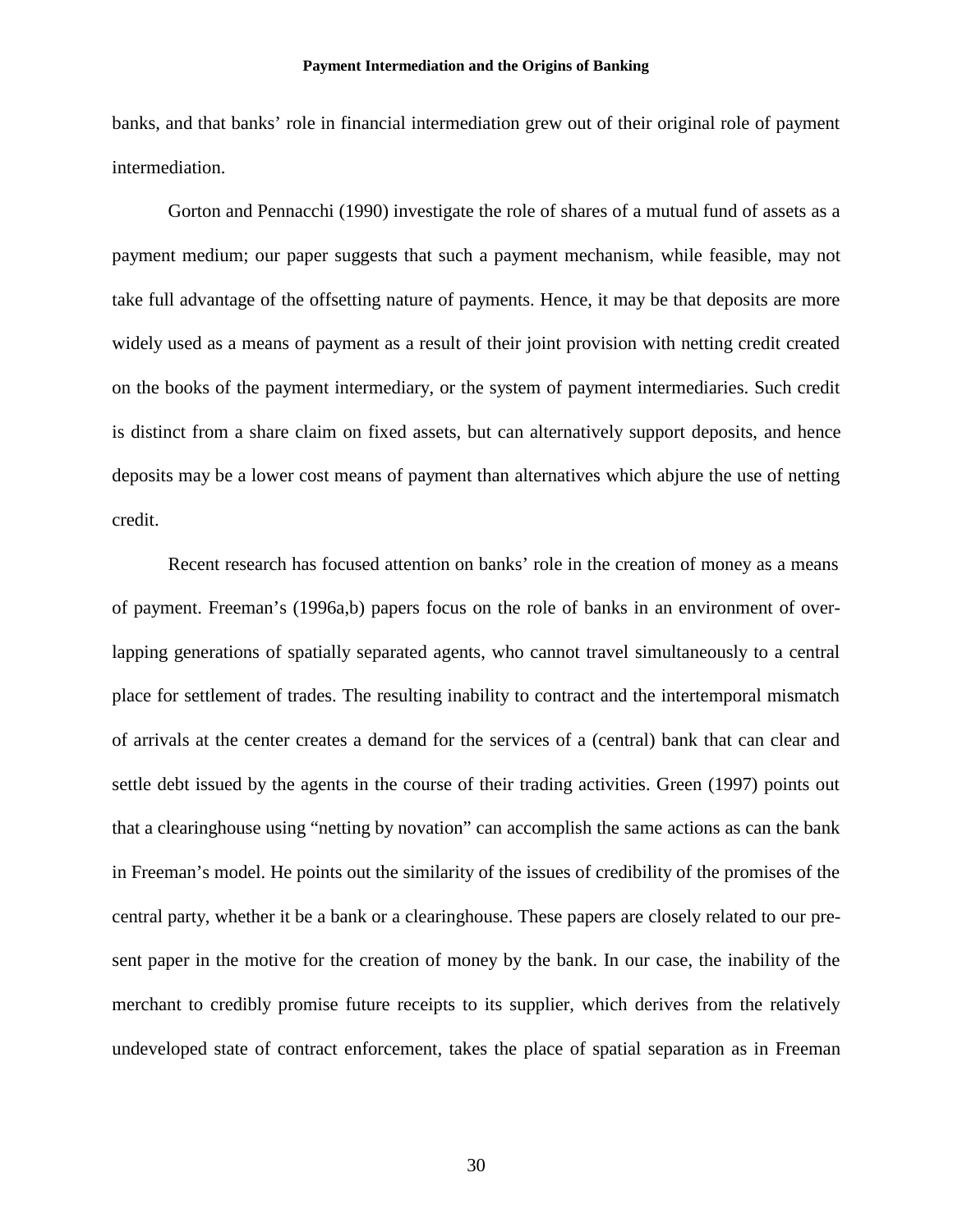and Green. Given the localized nature of medieval bank money, we believe that incomplete contracting would have been a more prevalent friction than spatial separation.

A related paper is Williamson (1992). In Williamson's model, adverse selection effects prevent entrepreneurs from borrowing against the full value of their future income. Equilibria with private debt issue are dominated by an equilibrium where private debt issue is prohibited and all goods must be bought with fiat money. In our model, inside money created by a private monopoly (or cartel) plays much the same role as fiat money does in Williamson's model, which is to create a riskless claim on future wealth. A paper by Cooley and Smith (1995) focuses on the role of intermediation in a situation in which there are indivisible assets. In this model, the production opportunity is of an indivisible minimum scale, and intermediation is useful in facilitating the payment for the intermediate good.

The papers of Diamond and Rajan (1998, 1999), Kashyap, Rajan, and Stein (1998), Myers and Rajan (1998), and Rajan (1998) also focus on the bank as a creator of liquidity. They point to the continental European banks of deposit in the medieval times as models of the liquidity creation process. Kashyap, Rajan, and Stein (1998) and Rajan (1998) review that history, and propose an explanation for banks' historical dominance in the area of short-term lending. Banks can offer lower rates on short-term loans than other intermediaries, they argue, because there is a complementarity between provision of access to deposit reserves, and provision of overdraft lending facilities. The complementarity occurs because a banks' two major sources of withdrawal risk—redemption of deposit claims and drawdowns of lines of credit—are not perfectly correlated. This insight is important, and the strictly offsetting nature of payments in our model is an extreme version of this complementarity. In our model, however, the advantage conferred by this complementarity is not manifested in lower interest rates (which were fixed at zero during me-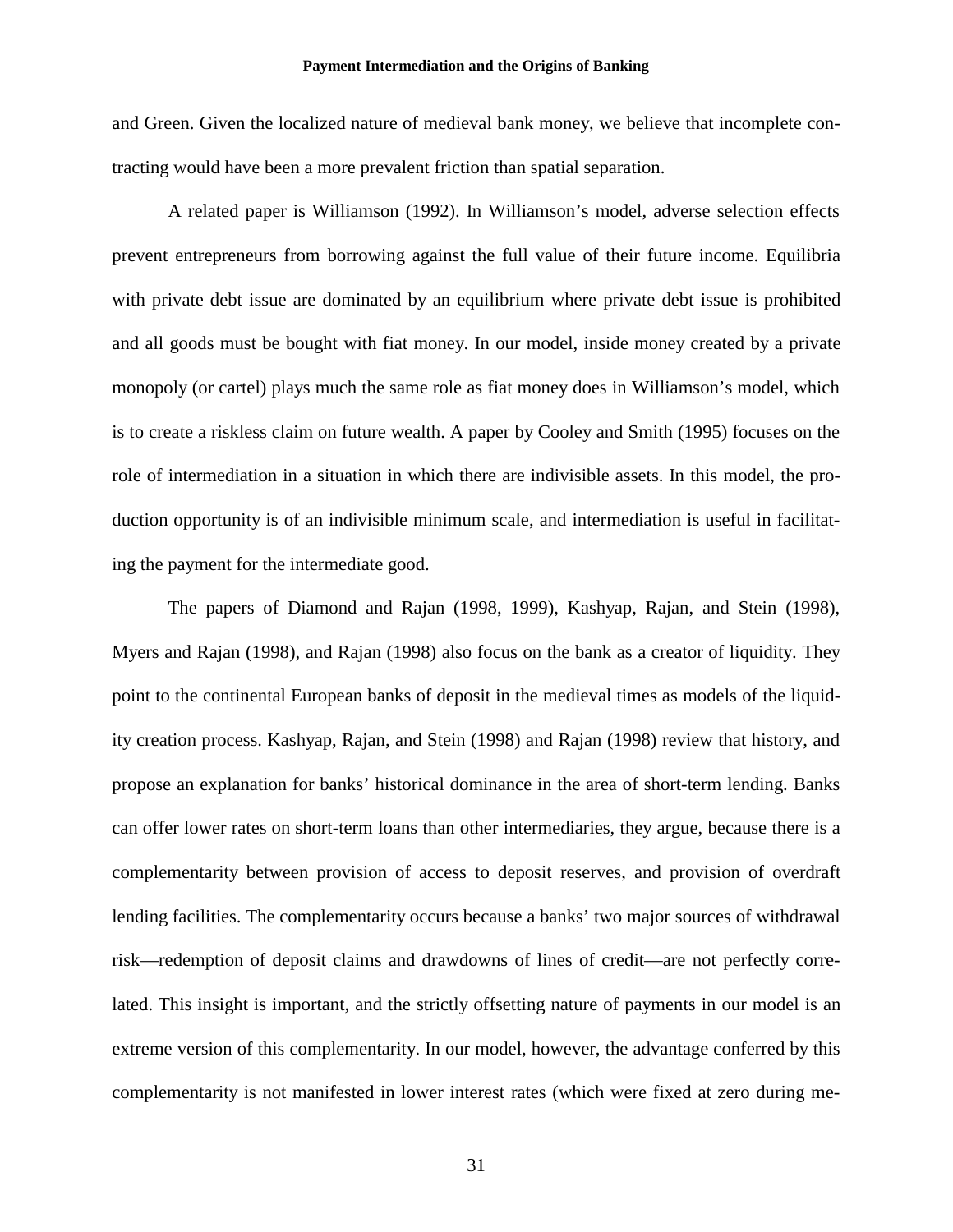dieval times), but instead in an ability to offer a "liquidity yield" on deposits, resulting from banks' superior ability to enforce debt contracts.

Bryant (1997) constructs a model of payment similar to ours. There is a real economy that has vertically related markets and that suffers an inability to make contracts for delivery. A sufficient quantity of gold can overcome the resulting "coordination failure." In the absence of sufficient gold endowments, inside money creation by banks can also overcome this problem, subject to problems posed by bank runs. In our model, we extend Bryant's work by incorporating delivery risk in the private bank model, and determine the optimal structure of a bank's balance sheet in that situation. Our model also expands on Bryant's ideas by considering some of the detailed mechanics of the inside money creation by the exchange bank, and by analyzing in more detail the early banking institutions that arose in response to the environment of the gains and risks posed by payment intermediation.

To conclude, we should ask whether our model is applicable to banks and payments today. We would argue that, even though contract enforcement and bankruptcy laws have greatly improved since the middle ages, there still remains a great deal of difficulty in making payment with personal or corporate IOUs.<sup>9</sup> As Kashyap, Rajan, and Stein (1998) point out, the need for liquidity remains, and banks, as central counterparties are the best able to satisfy that need by the creation of liquidity by centralized counterparty substitution. It is likely, therefore, that our model is relevant to the activity of banks today, as their original role remains a vital one.

 $\overline{a}$ 

 $9$  Recently, a Swedish government committee recognized the role banks have in payment intermediation by recommending that the definition of a bank in Swedish law be changed from one that reads: "Banks are institutions in which deposits on account are such that the amount is nominally determined and available to the depositor at short notice," to one that reads: "Banks are institutions engaged in an economic activity in which there is both the intermediation of payments via a general payment system (a general payment system is one that is set up to reach and exchange payments among several, independent, and final payment receivers) and the acceptance of means that are (cont.)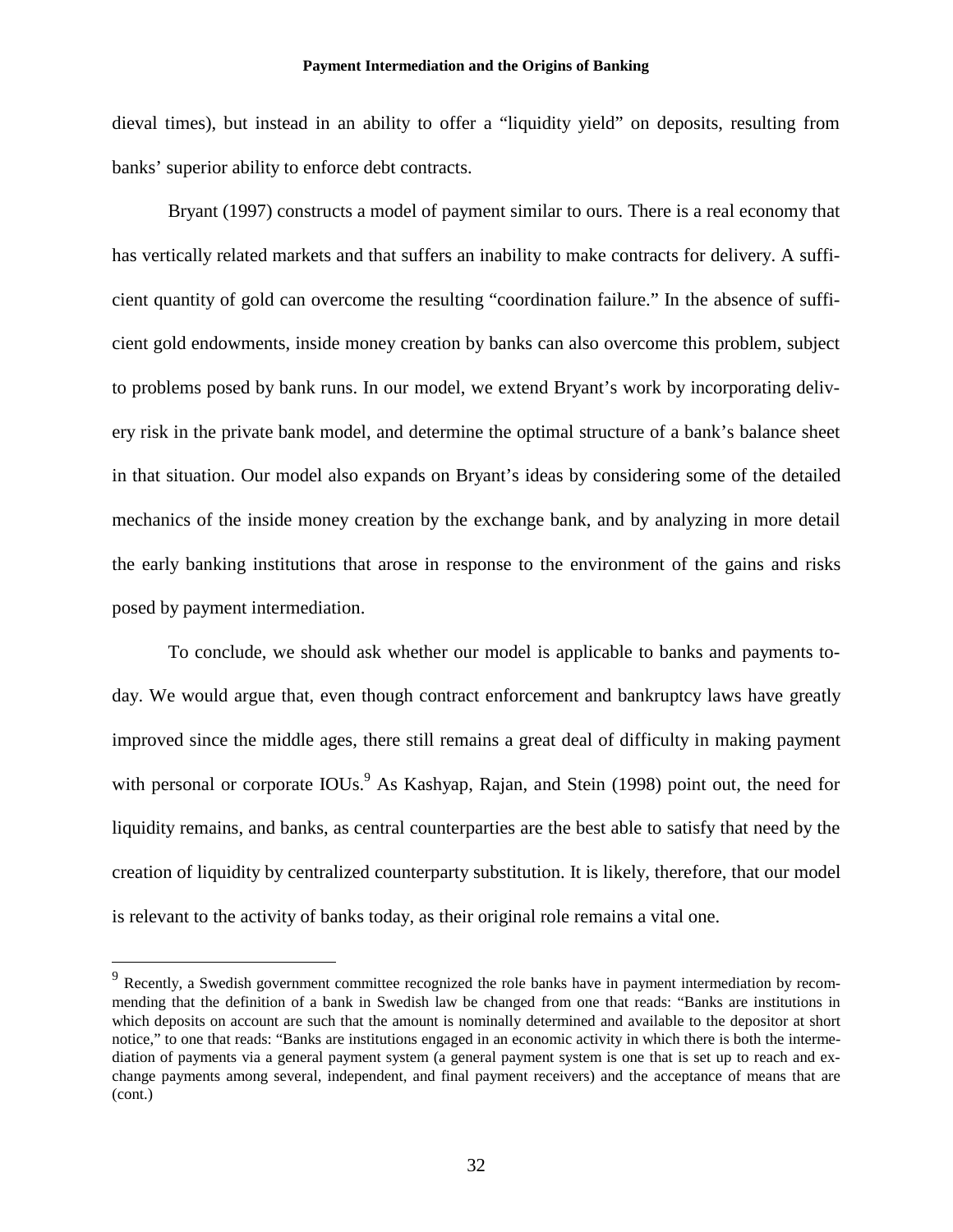In a modern context, the analog to our model's exchange bank is the economy-wide system of facilities for clearing and settling payments. In the U.S. for example, no one bank can play a role similar to our exchange bank, because any one bank has only a small share of the transactions of the economy, and hence each bank has a low percentage of offsetting transactions. Interbank settlement in the U.S. takes place on the books of the Federal Reserve System, or through private clearinghouse-like arrangements which ultimately settle on the books of the Federal Reserve System. By utilizing explicit netting agreements, as is done in the Clearing House Interbank Payment System (CHIPS), or supplementing gross settlement systems with intraday liquidity, as is done in Fedwire, the U.S. payment system is able to settle roughly \$3 trillion of payments daily using deposits at the Federal Reserve that total less than \$20 billion. Given current technology, this is only possible if the payments involved are largely offsetting over the course of a day. However, only banks have full access to the arrangements that allow for this offsetting.<sup>10</sup>

In extending the model, we would like to extend the notion of "payment intermediation" to more complex environments, and in particular, to analyze the arrangements for settling payments across banks. Today, interbank settlements occur through correspondent deposits, or in central bank deposits. The arrangements for settlement among banks may be an important element in the nature and degree of competition among banks.

This realization raises a host of important research and policy issues. For example, denial of access to that set of books across which payments are settled effectively excludes a potential

 $\overline{a}$ 

available to the creditor at less than 30 days notice." (*Main Report…* (1998), translation kindly provided by Staffan Viotti.)

<sup>&</sup>lt;sup>10</sup> We note that in financial markets, many transactions are partially offset by the netting activities of organized exchanges. Financial exchanges thus offer liquidity services similar to those offered by banks (see Baer, France and Moser 1996 for a model of netting on a futures exchange). However, final "funds" settlement on financial exchanges always occurs through the banking system. See, e.g., Bernanke (1990).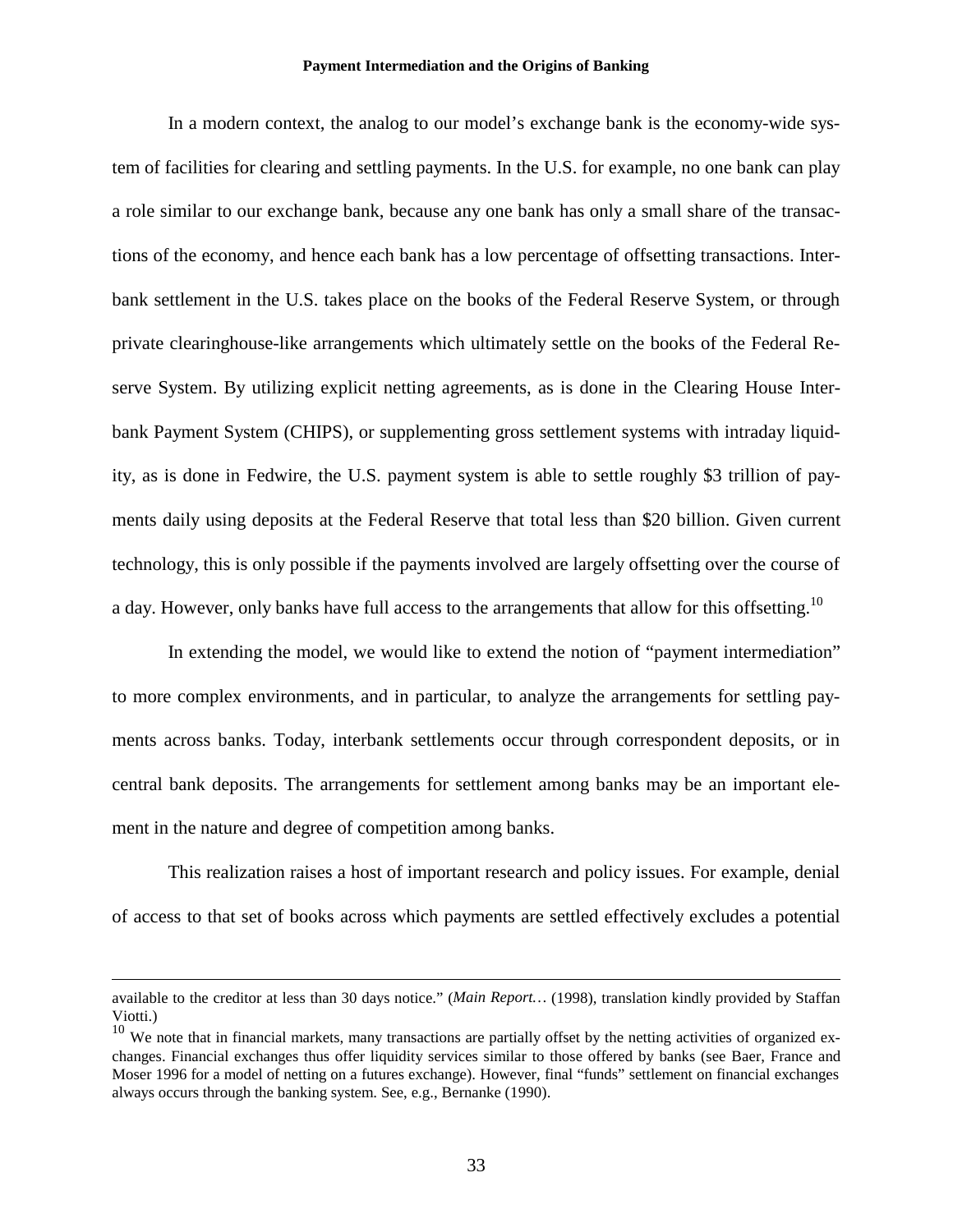provider from offering payment services economically. Alternative arrangements, such as gross settlement in central bank deposits, or net settlement in central bank deposits, may have different cost and efficiency implications. These and other issues are topics for future research.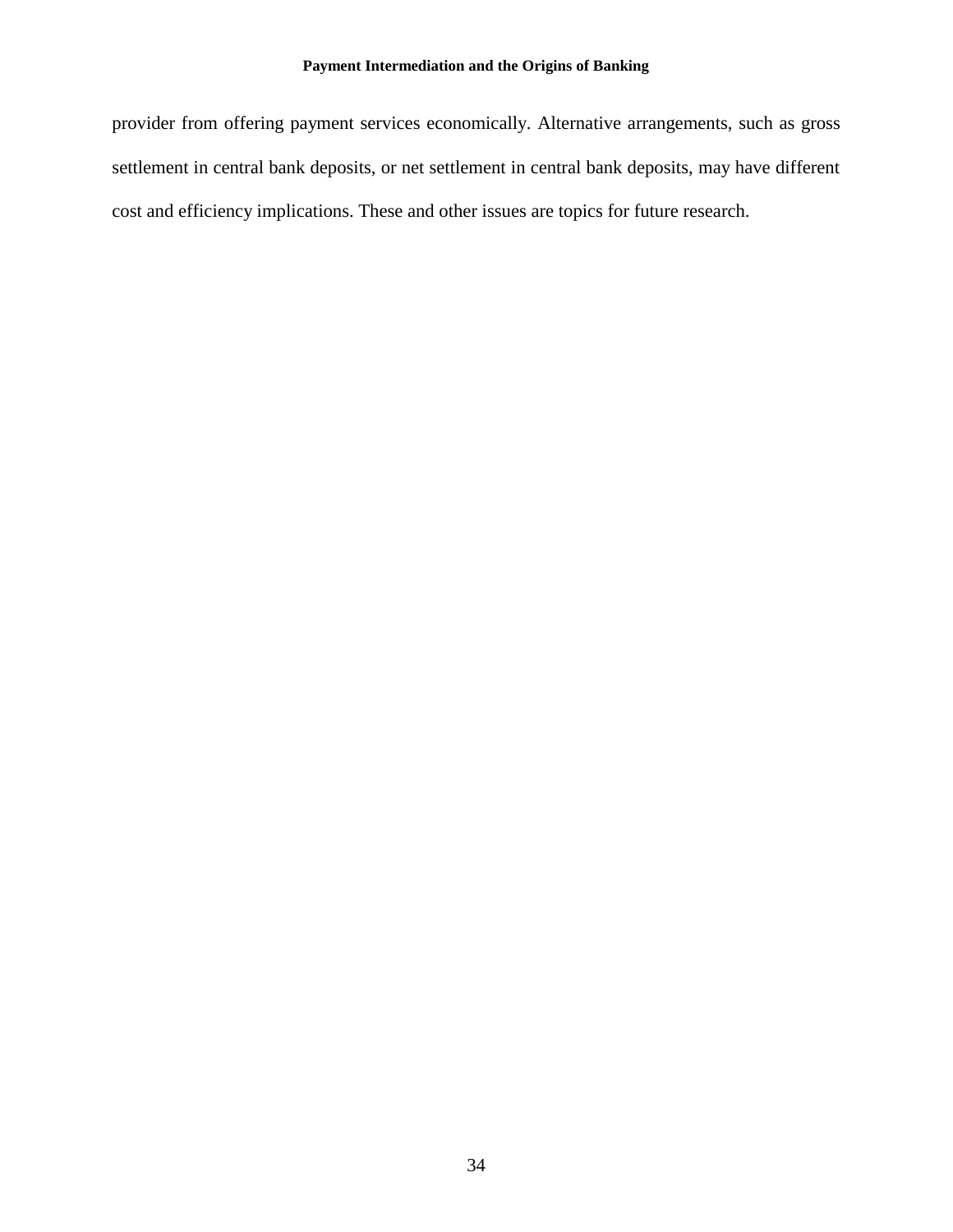#### **References**

- Baer, Herbert L., Virginia France, and James T. Moser. "Opportunity Cost and Prudentiality: An Analysis of Futures Clearinghouse Behavior," Working Paper 96-01 (1996), University of Illinois.
- Bernanke, Ben S. "Clearing and Settlement During the Crash," *Review of Financial Studies* 3 (1990): 133-51.
- Bryant, John. "A Model of Reserves, Bank Runs, and Deposit Insurance." *Journal of Banking and Finance* 4 (1980): 335-44.
- Bryant, John. "Coordination, Credit, and an Elastic Currency," *Macroeconomic Dynamics* 1 (1997): 770-79.
- Calomiris, Charles W. and Charles M. Kahn. "The Role of Demandable Debt in Structuring Optimal Banking Arrangements," *American Economic Review* 81 (1991): 497-513.
- Cooley, Thomas F. and Bruce D. Smith. "Indivisible Assets, Equilibrium, and the Value of Intermediation," *Journal of Financial Intermediation*, 4 (1995): 48-76.
- DeRoover, Raymond. *Money, Banking, and Credit in Mediaeval Bruges*. Cambridge, Mass.: the Mediaeval Academy of America, 1948.
- DeRoover, Raymond. "New Interpretations of the History of Banking." *Journal of World History* 2, (1954) pp. 38-74.
- Diamond, Douglas W. "Financial Intermediation and Delegated Monitoring," *Review of Economic Studies* 51 (1984): 393-414.
- Diamond, Douglas W. and Philip H. Dybvig. "Bank Runs, Deposit Insurance and Liquidity." *Journal of Political Economy* 91 (1983): 401-19.
- Diamond, Douglas W. and Raghuram G. Rajan. "Liquidity risk, liquidity creation and financial fragility: A theory of banking." Mimeo, May 1998.
- Diamond, Douglas W. and Raghuram G. Rajan. "A Theory of Bank Capital." Mimeo, February 1999.
- Freeman, Scott. "The Payments System, Liquidity, and Rediscounting." *American Economic Review* 86 (1996a): 1126-38.
- Freeman, Scott. "Clearinghouse Banks and Banknote Over-Issue." *Journal of Monetary Economics* 38 (1996b): 101-15.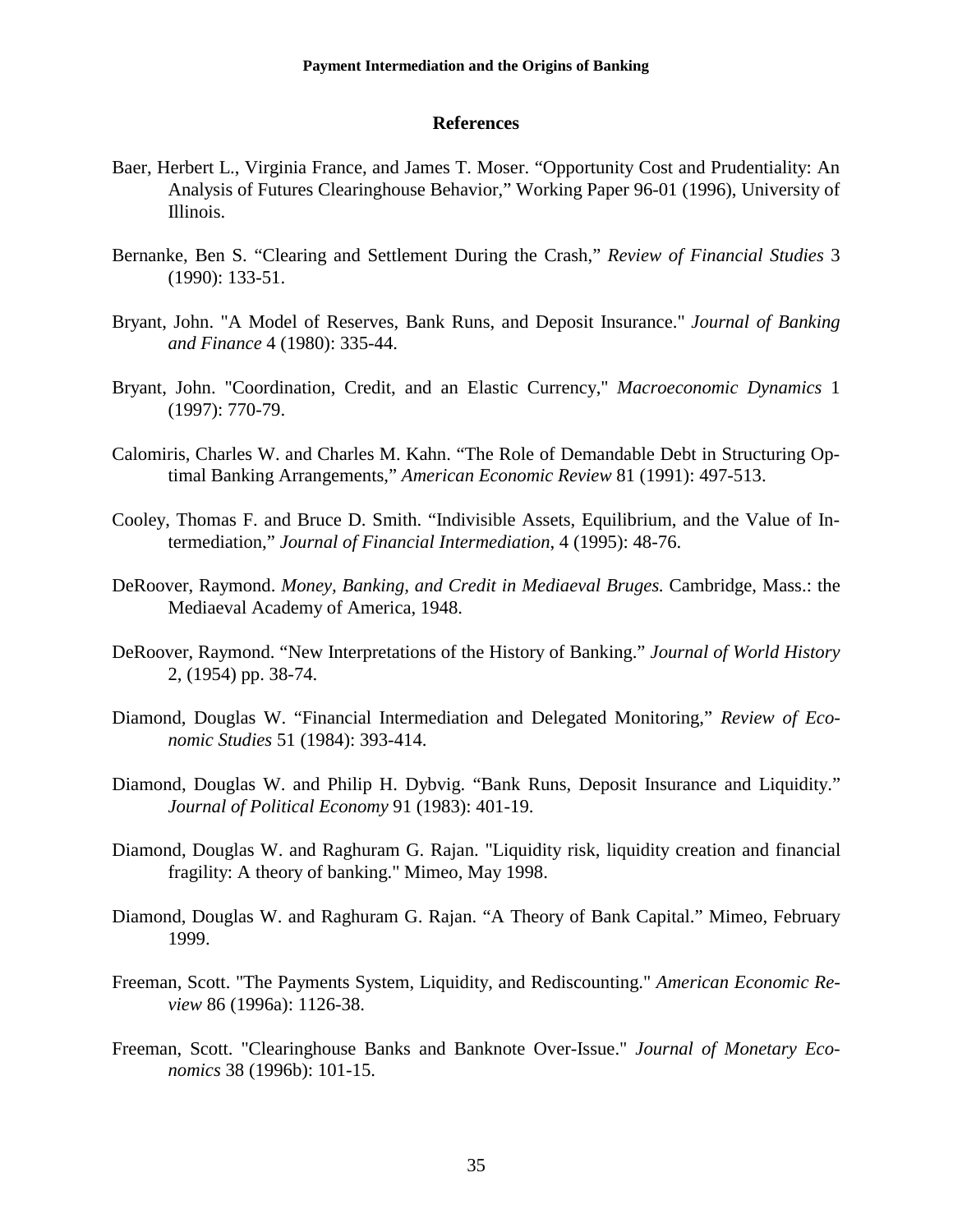- Flannery, Mark J. "Debt Maturity and the Deadweight Cost of Leverage: Optimally Financing Banking Firms," *American Economic Review* 84 (1994): 320-31.
- Gorton, Gary, and George Pennacchi. "Financial Intermediaries and Liquidity Creation," *Journal of Finance* 45 (1990): 49-71.
- Green, Edward J. "Money and Debt in the Structure of Payments," *Bank of Japan Monetary and Economic Studies* 15 (1997): 63-87*.*
- Holmström, Bengt and Jean Tirole. "Private and Public Supply of Liquidity." *Journal of Political Economy*, 106 (1998): 1-40.
- Jean-Baptiste, Eslyn L. "Demand Deposits as an Incentive Mechanism," mimeo, University of Pennsylvania, January 1999.
- Kashyap, Anil, Raghuram Rajan and Jeremy Stein. "Deposits, Loan Commitments and Liquidity Provision." Mimeo, 1998.
- Kiyotaki, Nobuhiro and John Moore. "Credit Chains." Mimeo, January 1997.
- Kohn, Meir. "Early Deposit Banking." Working Paper 99-03, Dartmouth College, February, 1999a.
- Kohn, Meir. "Bills of Exchange and the Money Market to 1600." Working Paper 99-04, Dartmouth College, February 1999b.
- Lane, Frederick and Reinhold Mueller. *Money and Banking in Medieval and Renaissance Venice*. Baltimore: Johns Hopkins University Press, 1985.
- *Main Report From the Swedish Government Committee on Reform of the Banking Law*, 1998
- Morgan, Donald P. and Katherine A. Samolyk. "Piggy Banks: Financial Intermediaries as a Commitment to Save," Staff Reports, Federal Reserve Bank of New York, No. 50, November 1998.
- Myers, Stewart C. and Raghuram Rajan. "The Paradox of Liquidity." Forthcoming in the *Quarterly Journal of Economics* 113 (1998): 733-71.
- Rajan, Raghuram. "The Past and Future of Commercial Banking Viewed Through an Incomplete Contract Lens." *Journal of Money, Credit, and Banking* 30 (1998): 524-50.
- Riu, Manuel. "Banking and Society in late Medieval and Early Modern Aragon" in *The Dawn of Medieval Banking.* Center for Renaissance Studies, University of California, Los Angeles. New Haven: Yale University Press, 1979.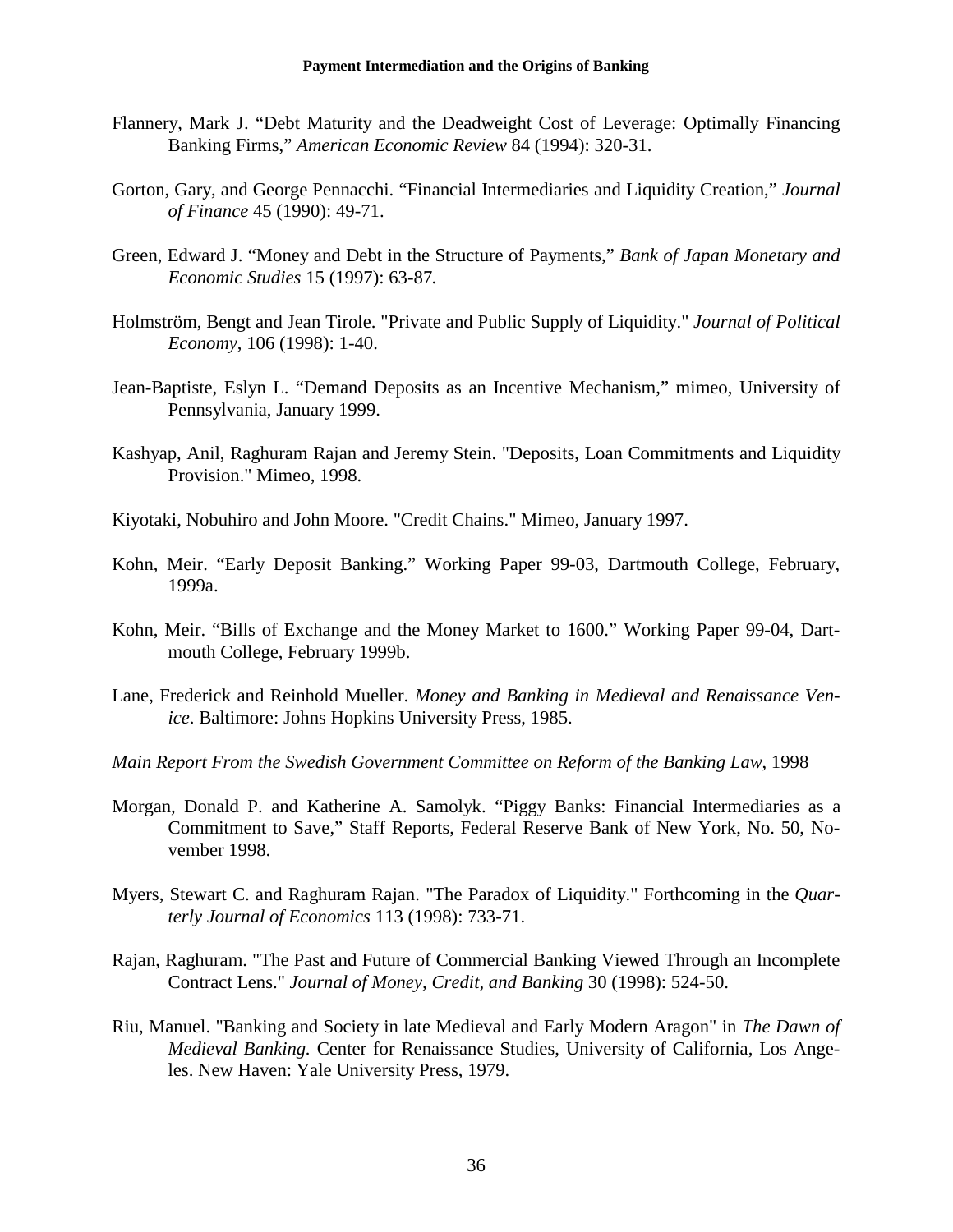- Usher, Abbott. *The Early History of Deposit Banking in Mediterranean Europe*. Cambridge: Harvard University Press, 1943.
- Williamson, Stephen D. "Laissez-Faire Banking and Circulating Media of Exchange," *Journal of Financial Intermediation* 2 (1992): 134-67.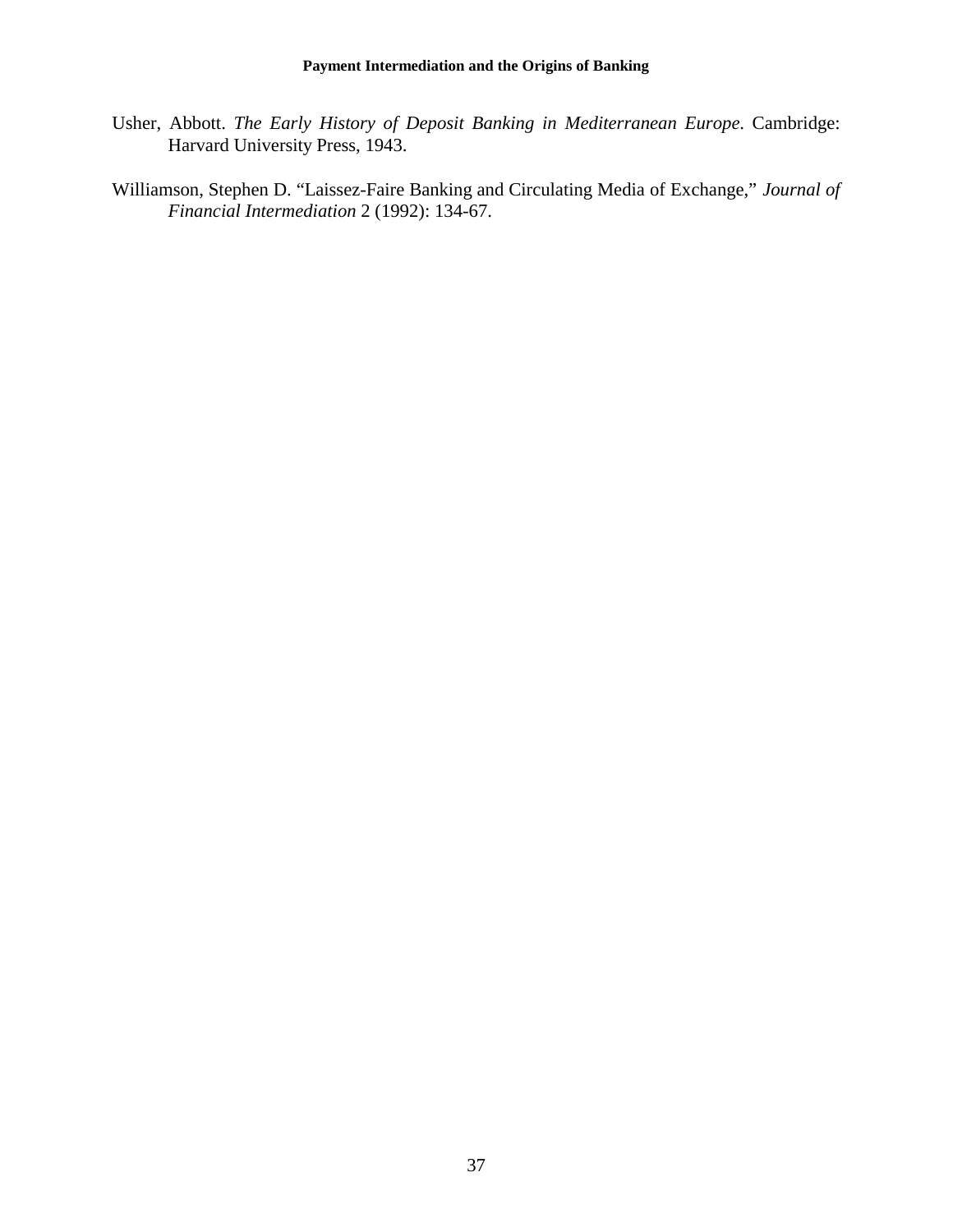#### **Table 1 Timing of Events**

| <b>Institutional</b><br>arrangement |                                                            | <b>Contracting Period</b>                                   | Production and Exchange Period |                                            | <b>Final Good Production</b><br>and Settlement Period |                                                |             |
|-------------------------------------|------------------------------------------------------------|-------------------------------------------------------------|--------------------------------|--------------------------------------------|-------------------------------------------------------|------------------------------------------------|-------------|
|                                     |                                                            | $T=0$                                                       |                                |                                            | $T=1$                                                 | $T=2$                                          |             |
| <b>Autarky</b>                      |                                                            | No Contract for<br>delivery                                 | Produce good                   | No action                                  | No action                                             | Consumption                                    |             |
| <b>IOUs</b>                         | N <sub>o</sub><br>Action                                   | Contract for delivery of<br>Customized<br>intermediate Good | Produce<br>good                | Buy and sell good<br>with IOUs             | Produce final good                                    | Pay off<br>IOU <sub>s</sub> , or default       | Consumption |
| Gold exchange                       | Transform fixed<br>asset<br>into gold                      | Contract for delivery of<br>Customized<br>intermediate good | Produce<br>good                | Buy and sell good<br>with gold             | Produce final good                                    | No action                                      | Consumption |
| <b>Exchange Bank</b>                | Transform fixed<br>asset<br>into gold;<br>Deposit in bank. | Contract for delivery of<br>Customized<br>intermediate good | Produce<br>good                | Buy and sell good<br>with bank<br>deposits | Produce final good                                    | Repay Overdraft,<br>Withdraw Gold<br>From Bank | Consumption |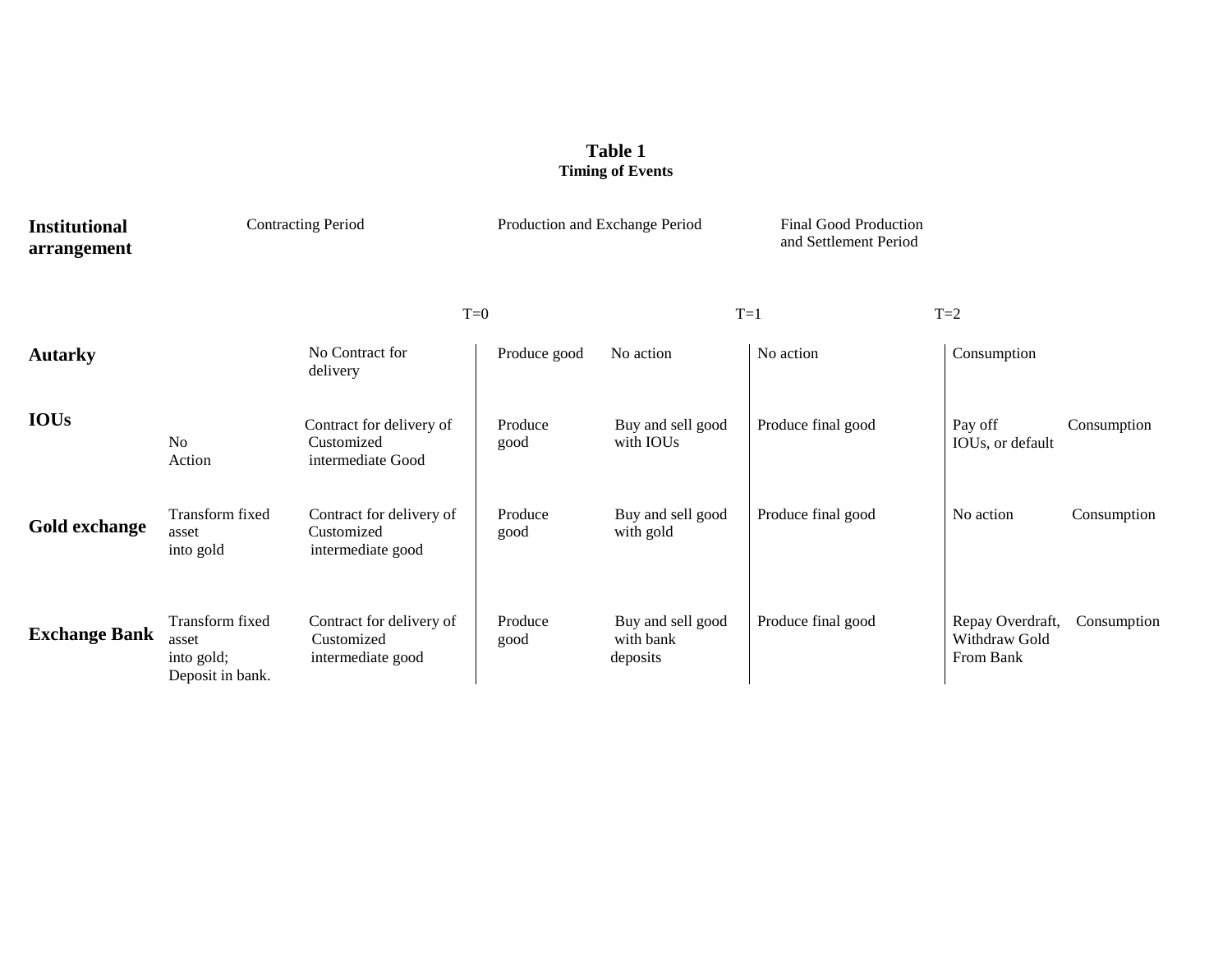## **Table 2: Per Capita Utility**

| Autarky |  |
|---------|--|
|         |  |

 $RA + \lambda$ 

**Gold Exchange**  $R(A - \tau^{-1}\lambda) + 1 + \lambda$ 

|             | <b>No Default</b> | <b>Individual Default</b> |
|-------------|-------------------|---------------------------|
| <b>IOUs</b> | $RA+1$            | $\alpha(RA+1)+\lambda$    |

| $R(A-\tau^{-1}g_h)+1+g_h$<br><b>Exchange Bank</b> | $\alpha \left[ R \left( A - \tau^{-1} g_b \right) + 1 \right] + \lambda$ |
|---------------------------------------------------|--------------------------------------------------------------------------|
|---------------------------------------------------|--------------------------------------------------------------------------|